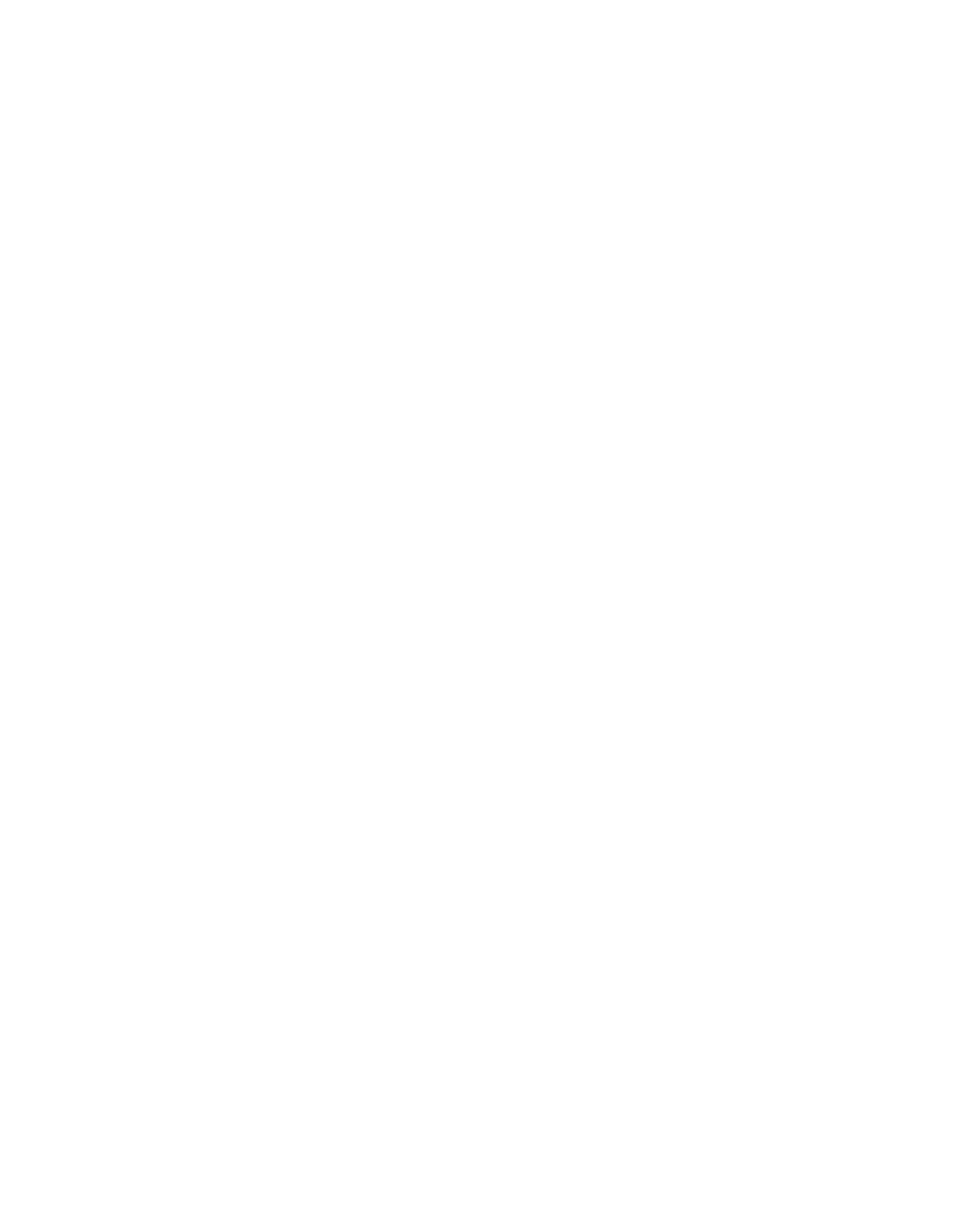### **ANIMAL RESPONSE II**

#### **TABLE OF CONTENTS**

#### **PAGE**

| Knowledge and Skills Needed for CERT Functions That May Involve Animals  18 |  |
|-----------------------------------------------------------------------------|--|
|                                                                             |  |
|                                                                             |  |
|                                                                             |  |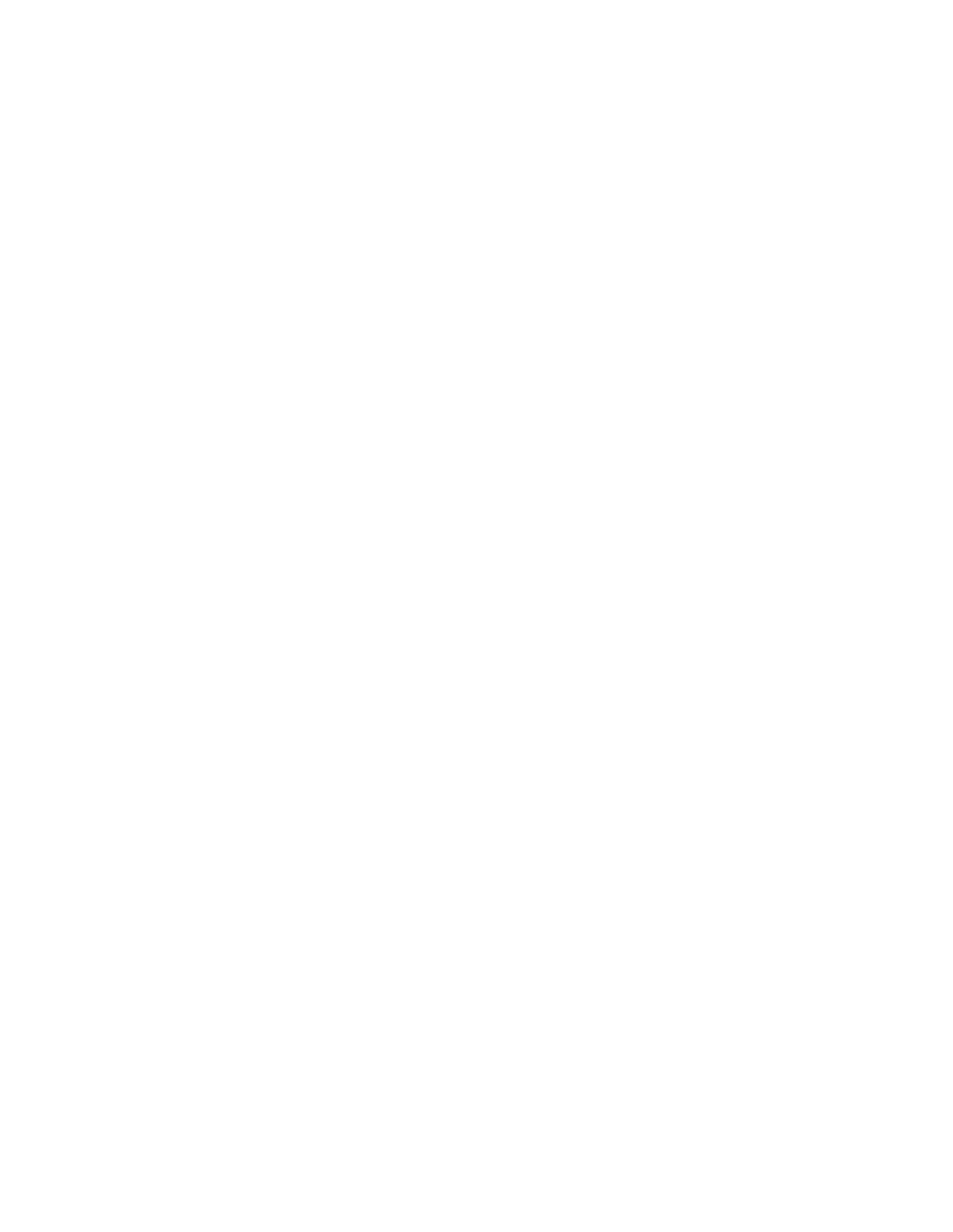#### **ANIMAL RESPONSE II**

#### **INTRODUCTION**

#### **MODULE PURPOSE**

The purpose of this module is to ensure that CERT members can respond safely and appropriately in emergency events involving animals.

The CERT supplemental training on animals is meant to support the disaster response training you have already received in the CERT Basic Training course. In terms of disaster response, the focus of this module will be preparation for situations involving animals that you may encounter in performing your broader CERT response functions.

Note that this is different from training for volunteer response teams such as County or Community Animal Response Teams (CARTs), State Animal/Agricultural Response/Resource Teams (SARTs), or Disaster Animal Response Teams (DARTs). The mission of these types of teams is specifically State and local preparedness, resource management, and animal response during disasters.

Also, be aware that this training will not make you a competent professional animal handler.

#### **WHAT YOU WILL LEARN**

This module will cover the following topics:

- The Role of CERT in Responding to Animal Issues
- CERT Responder Safety When Dealing With Animals
- Knowledge and Skills Needed for CERT Functions Involving Animals
- **Sources for Additional Training and Information**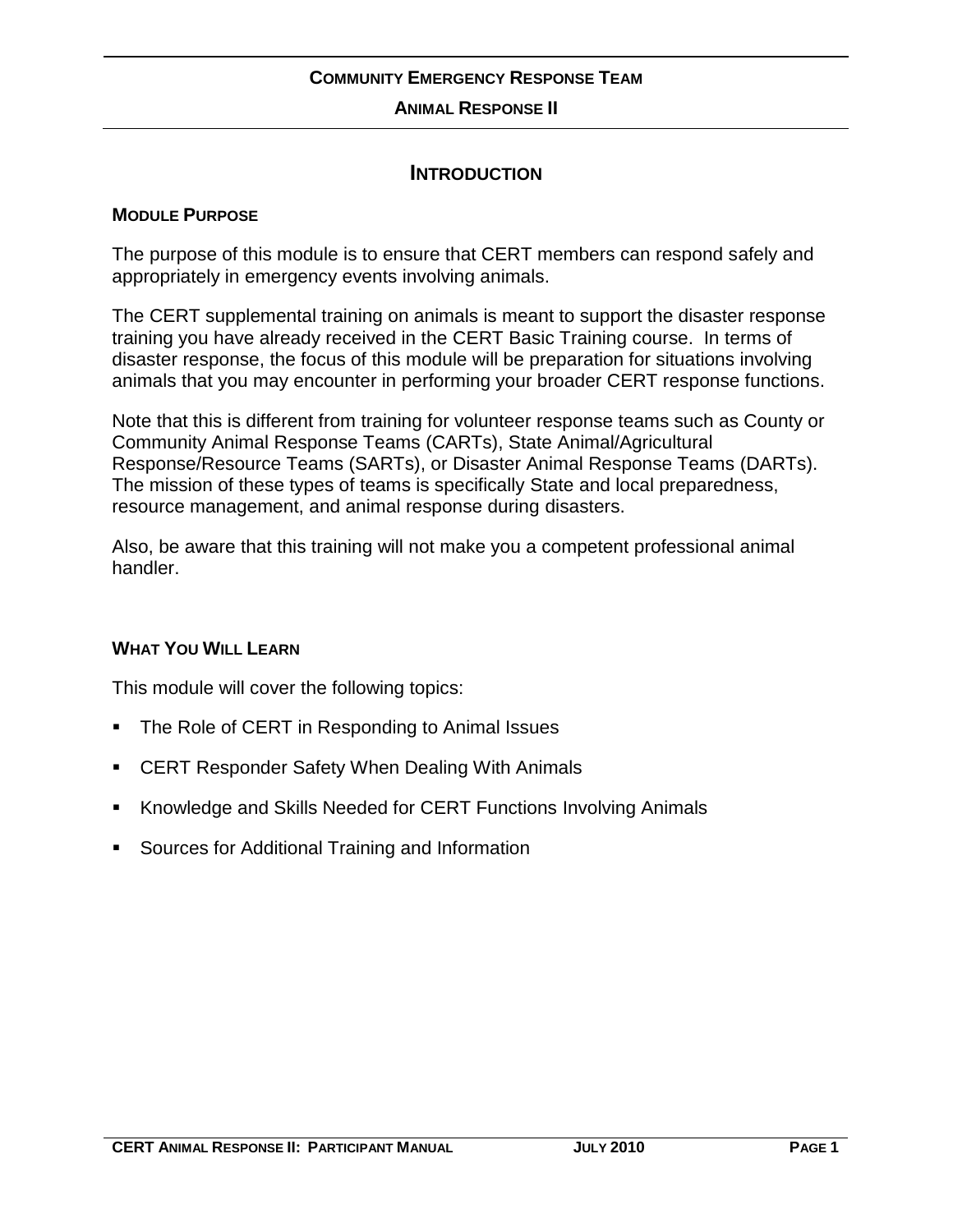#### **ANIMAL RESPONSE II**

### **INTRODUCTION (CONTINUED)**

#### **MODULE OBJECTIVES**

At the end of this module, you will be able to:

- **Describe the CERT role in emergency functions that involve animals**
- Describe techniques and procedures for maintaining personal safety when dealing with animals during an emergency
- **•** Demonstrate basic skills needed to perform CERT functions that may involve animals
- **I** Identify practices for maintaining animal safety during an emergency
- Identify sources for additional training and information

#### **CATEGORIES OF ANIMALS**

The material in this module, like the material in CERT Animal Response I, covers six categories of animals:

- Household pets, domesticated animals such as a dog, cat, bird, rabbit, rodent, or turtle that is kept in the home for pleasure rather than commercial purposes
- Service animals, trained to assist people with disabilities, etc.
- For-profit animals, including livestock and commercial animals such as those bred and/or trained for sale or other profit
- Non-commercial livestock such as horses kept for personal recreation
- Wildlife, those wild animals indigenous to an area
- Exotic animals, which may be pets

Note that service animals are a category defined by the Americans with Disabilities Act (ADA) and that they require special consideration by emergency responders.

 A service animal is any animal that is individually trained to provide assistance to a person with a disability.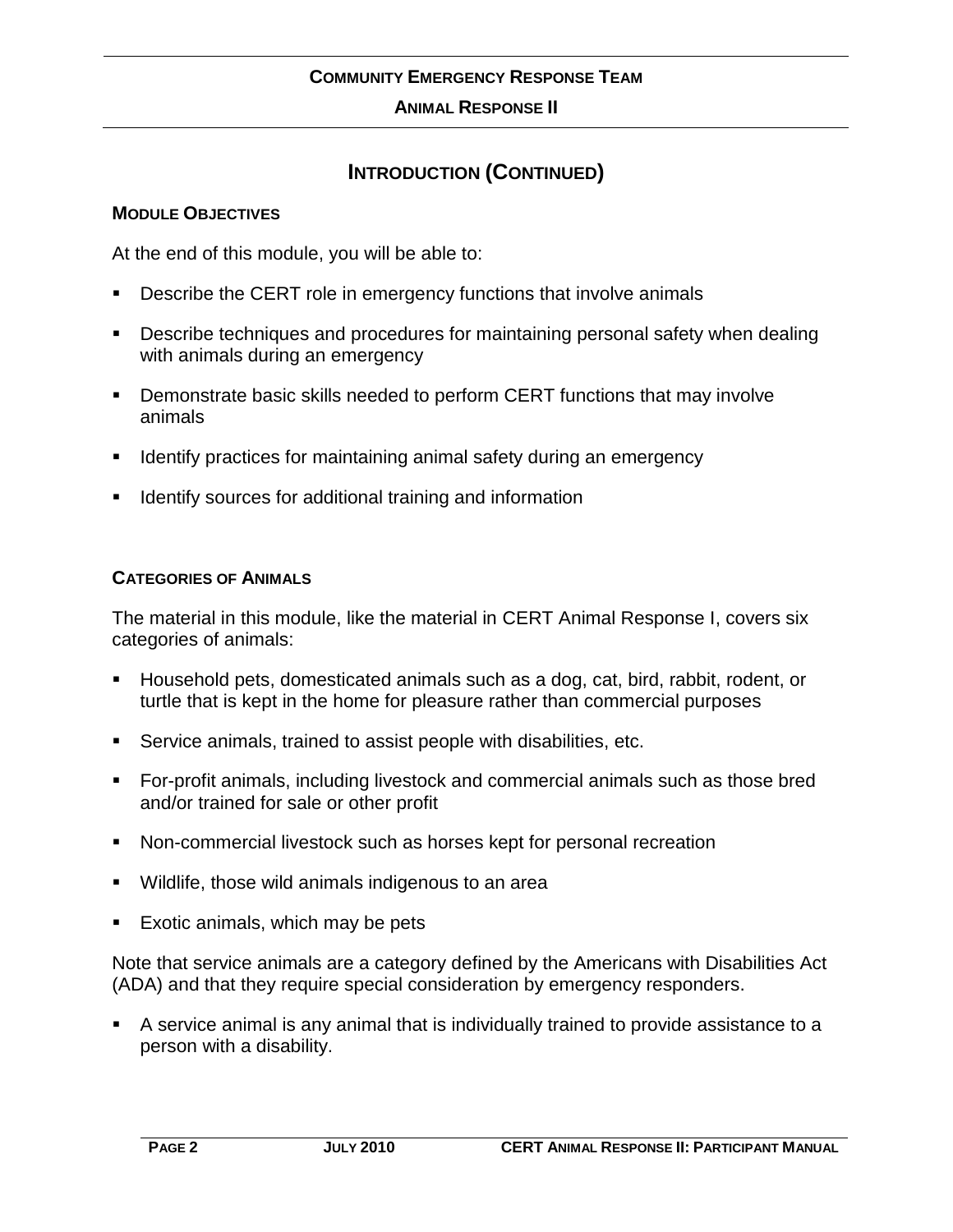#### **ANIMAL RESPONSE II**

### **INTRODUCTION (CONTINUED)**

- Most people are familiar with dogs that guide people who are blind or have low vision, but there are many other functions that service animals perform for people with a variety of disabilities. Examples include:
	- Alerting people who are deaf or hard of hearing to sounds
	- Pulling wheelchairs; carrying or retrieving items for people with mobility disabilities or limited use of arms or hands
	- Assisting people with disabilities to maintain their balance or stability
	- Alerting people to and protecting them during medical events such as seizures

Service animals may require certain considerations:

- During emergencies many emergency shelters do not allow residents or volunteers to bring their pets or other animals inside, but shelters must make exceptions to allow people with disabilities to be accompanied by their service animals.
- Service animals must be provided with essential services at human shelters.
- Be careful to avoid touching or speaking to any service animal while it is working.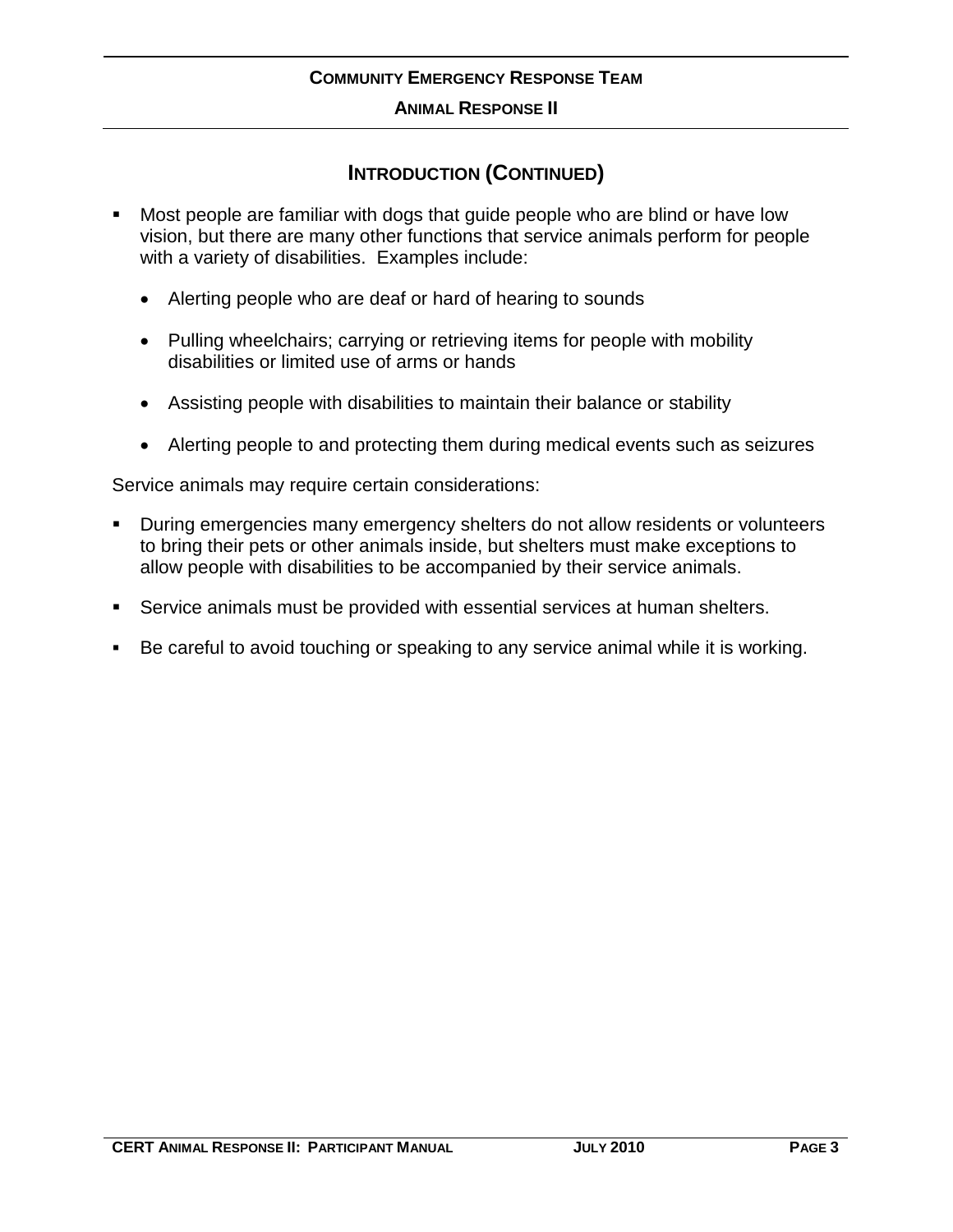### **THE ROLE OF CERT IN RESPONDING TO ANIMAL ISSUES**

#### **CERT FUNCTIONS THAT MAY INVOLVE ANIMALS**

CERT functions that may involve animals include:

- Animal-related tasks that may arise when conducting primary CERT tasks
	- Responding to unaccompanied or displaced animals encountered during damage assessment, search and rescue assignments, dealing with interrupted utilities
	- Setting up or operating the team command post
- Assisting in setting up and operating emergency animal shelters or supporting kennels and other existing animals shelters for emergency purposes
	- Record management
- Augmenting and supporting the local animal response program
	- Community Animal Response Team (CART)
	- State Animal Response Team (SART)
	- Disaster Animal Response Team (DART)
- Helping to evacuate neighbors and community members who own animals
- Communicating animal information for emergency hotlines
- Animal transport
- Coordination between emergency animal shelters and human shelters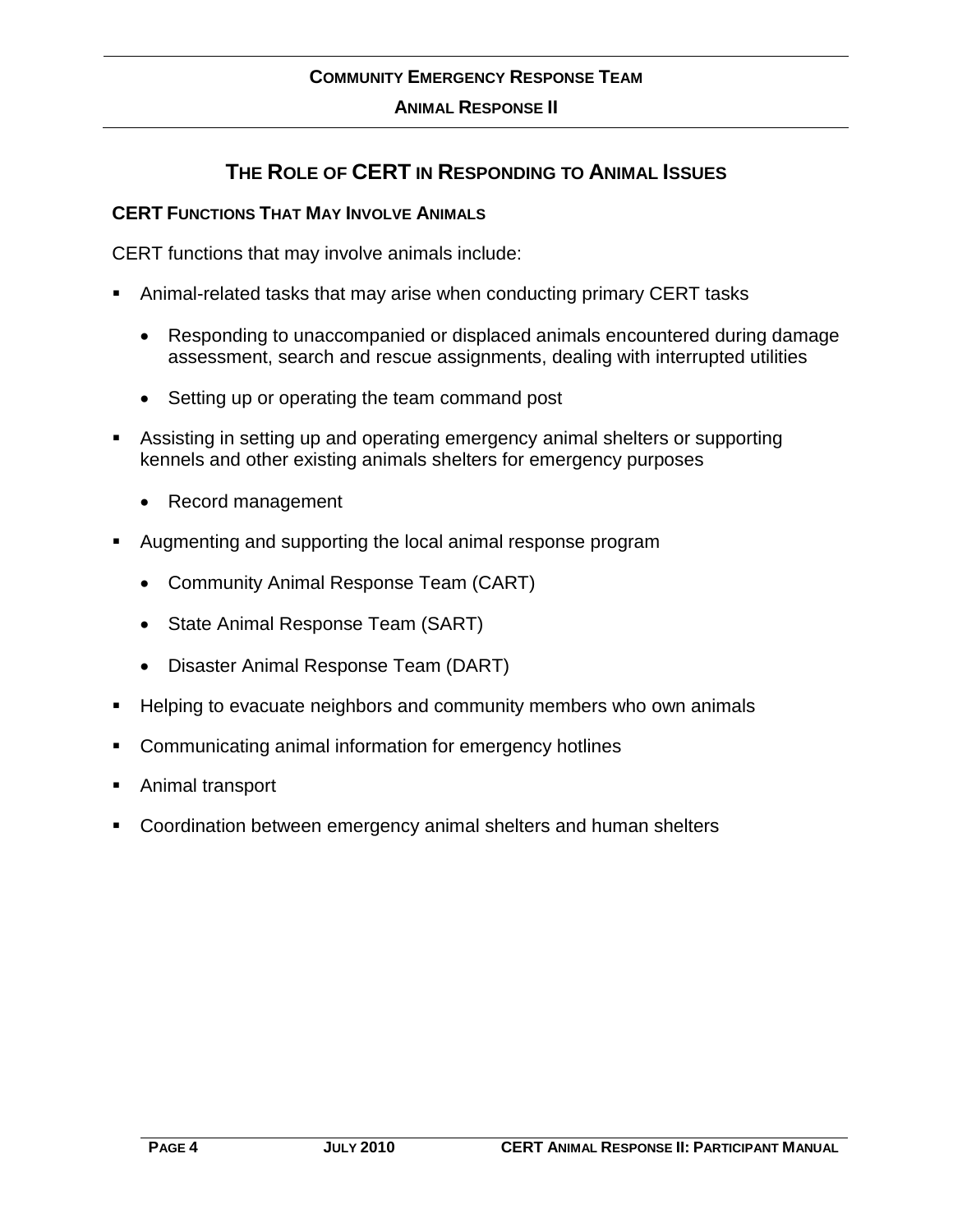### **CERT RESPONDER SAFETY WHEN DEALING WITH ANIMALS**

In the variety of situations where you may encounter animals, your safety is the number one priority.

This topic on responder safety will cover:

- Encountering Animals
- Zoonotic Disease Transmission
- **Injuries Caused by Animals**
- **Psychological Self-Care**

#### **ENCOUNTERING ANIMALS**

It is important to size up the situation before entering an unknown area or home. Sizing up is imperative whenever animals could be in the area.

The steps for sizing up a situation that may involve animals are:

- 1. Look for the presence of the owner.
- 2. Look for evidence of animals.
- 3. Consider the local environment.
- 4. Be prepared for potential illegal animal activity.
- 5. Perform damage assessment.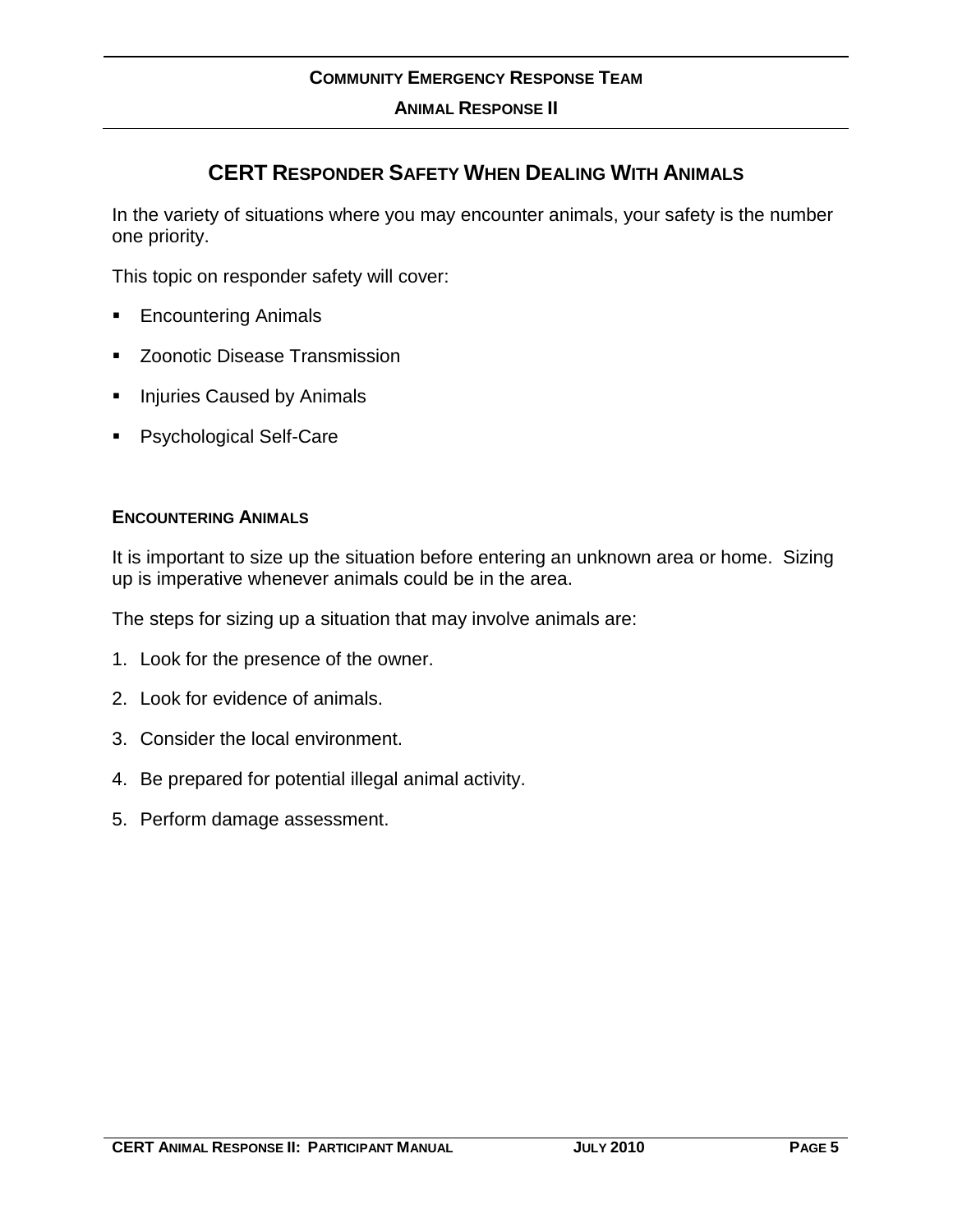### **CERT RESPONDER SAFETY WHEN DEALING WITH ANIMALS (CONTINUED)**

#### **1. Look for the Presence of the Owner.**

It is best for the owner to handle or provide instruction regarding his or her own animals rather than for you and your team members to guess at what you might find or handle unknown animals on your own.

You can try to determine whether an owner is on the premises by:

- Ringing the doorbell or knocking on the door
- Searching the sides and back of the house
- Yelling, "Is anyone home?" if the door is unlocked or windows are open
- Asking neighbors

#### **2. Look for Evidence of Animals.**

You should search the premises for evidence of animals, such as:

- Animal cages
- Fences
- Stables or pens
- **Animal food bowls or troughs**
- Animal toys
- Sounds of animals
- Other signs such as feathers or fur balls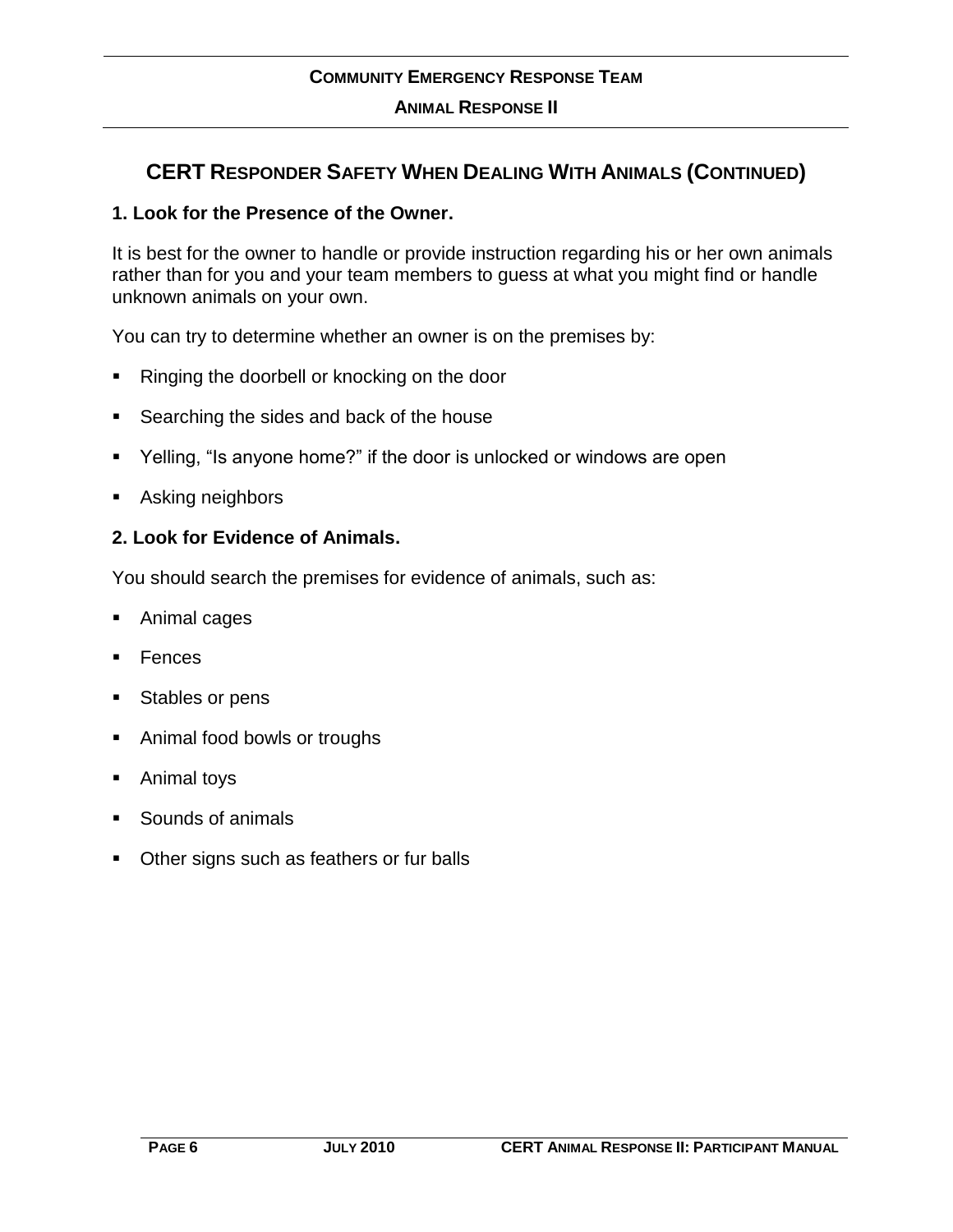### **CERT RESPONDER SAFETY WHEN DEALING WITH ANIMALS (CONTINUED)**

#### **3. Consider the Local Environment.**

Consider facilities in your community that may house animals, such as:

- $Farns$
- Agricultural industries
- Racetracks
- Zoos
- **Wildlife rehab centers**
- **Animal shelters**
- **EXEMPLE**
- **Pet stores**
- Animal research laboratories

Also, consider local wildlife that are common in the natural environment surrounding your community. These animals could become displaced during or after a disaster.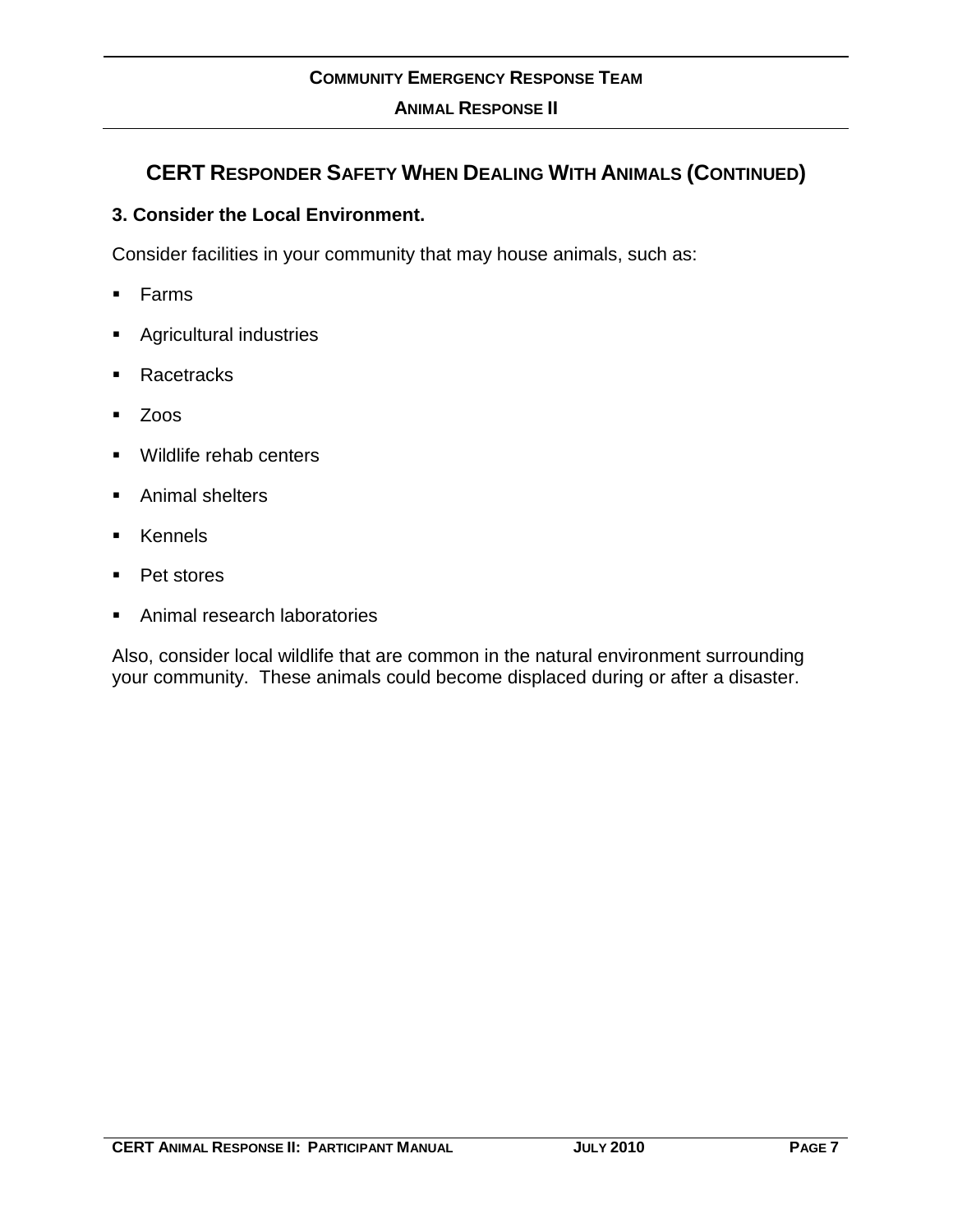### **CERT RESPONDER SAFETY WHEN DEALING WITH ANIMALS (CONTINUED)**

#### **4. Be Prepared for Illegal Animal Activity.**

During disaster response, it is possible that you may encounter the following illegal animal activity:

- Animal hoarding
	- The owner may be housing a large number of pets that he or she is unable to care for.
	- They are usually dogs and cats but could be more exotic pets such as snakes, rabbits, large cats, or alligators.
	- Hundreds of animals may be kept in extremely unsanitary conditions. (The property may be covered in animal feces and decomposing carcasses.)
	- Animals may be severely neglected, malnourished, or sick.
- Animal fighting
	- Animals are bred and trained to fight each other, often to their death.
	- Animals may be dangerous to handle.
	- Illegal fighting animals that may be encountered include:
		- Roosters
		- Dogs (usually pit bulls)
		- Hogs for hog-dog fighting
- Illegal exotic animal breeding or possession of illegal exotic wildlife (non-native) and illegally kept native wildlife
	- State and local laws concerning exotic animal and captive native wildlife species vary widely. Local animal control and State wildlife agencies should be able to identify illegal species.
	- These animals are not domesticated; they are still wild animals, and some species may be very dangerous.
	- They may carry zoonotic disease (all species).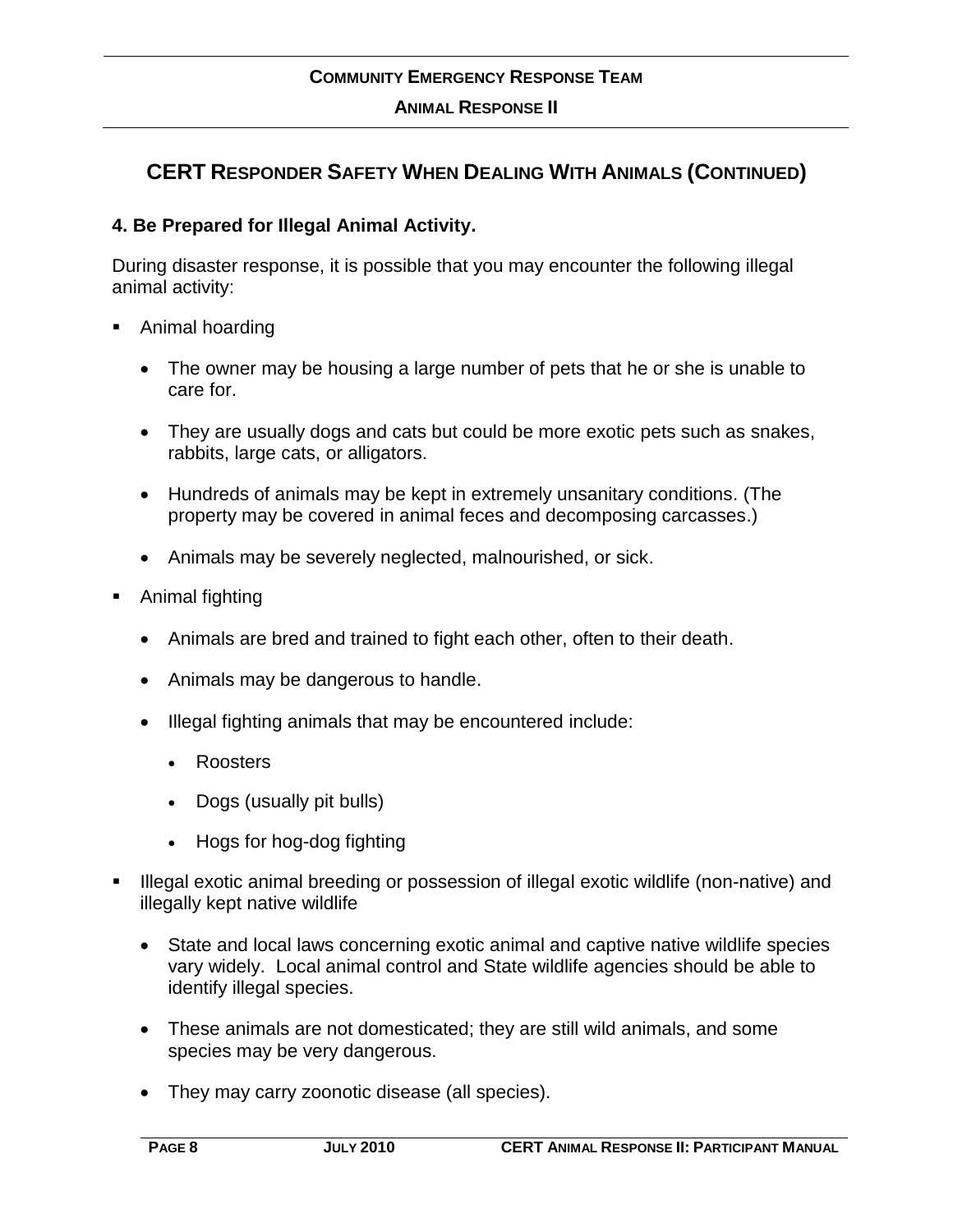### **COMMUNITY EMERGENCY RESPONSE TEAM ANIMAL RESPONSE II**

### **CERT RESPONDER SAFETY WHEN DEALING WITH ANIMALS (CONTINUED)**

- Examples of exotic wildlife privately owned (legal and illegal) include:
	- 5,000 privately owned tigers in the U.S.
	- Monkeys and apes, including orangutans
	- Reptiles and amphibians such as iguanas, other lizards, snakes (small, large, very large, and poisonous), exotic turtles, and frogs
	- Hedgehogs, sugar gliders, and small non-threatening species
- Examples of native wildlife species that may be kept as pets or bred include:
	- Wolves and wolf hybrids
	- Foxes
	- Skunks (illegal in most States)
	- Raccoons
	- Raptors
	- Reptiles and amphibians (alligators, snakes, lizards, frogs, salamanders)

#### **5. Perform Damage Assessment.**

To assess damage in situations or events that may involve animals:

- Survey damage to animal facilities.
- Contact local animal facilities and emergency management.
- Find out whether there are individual animals in need.
- Determine the impact on animal owners.
- Verify initial reports on animal impact.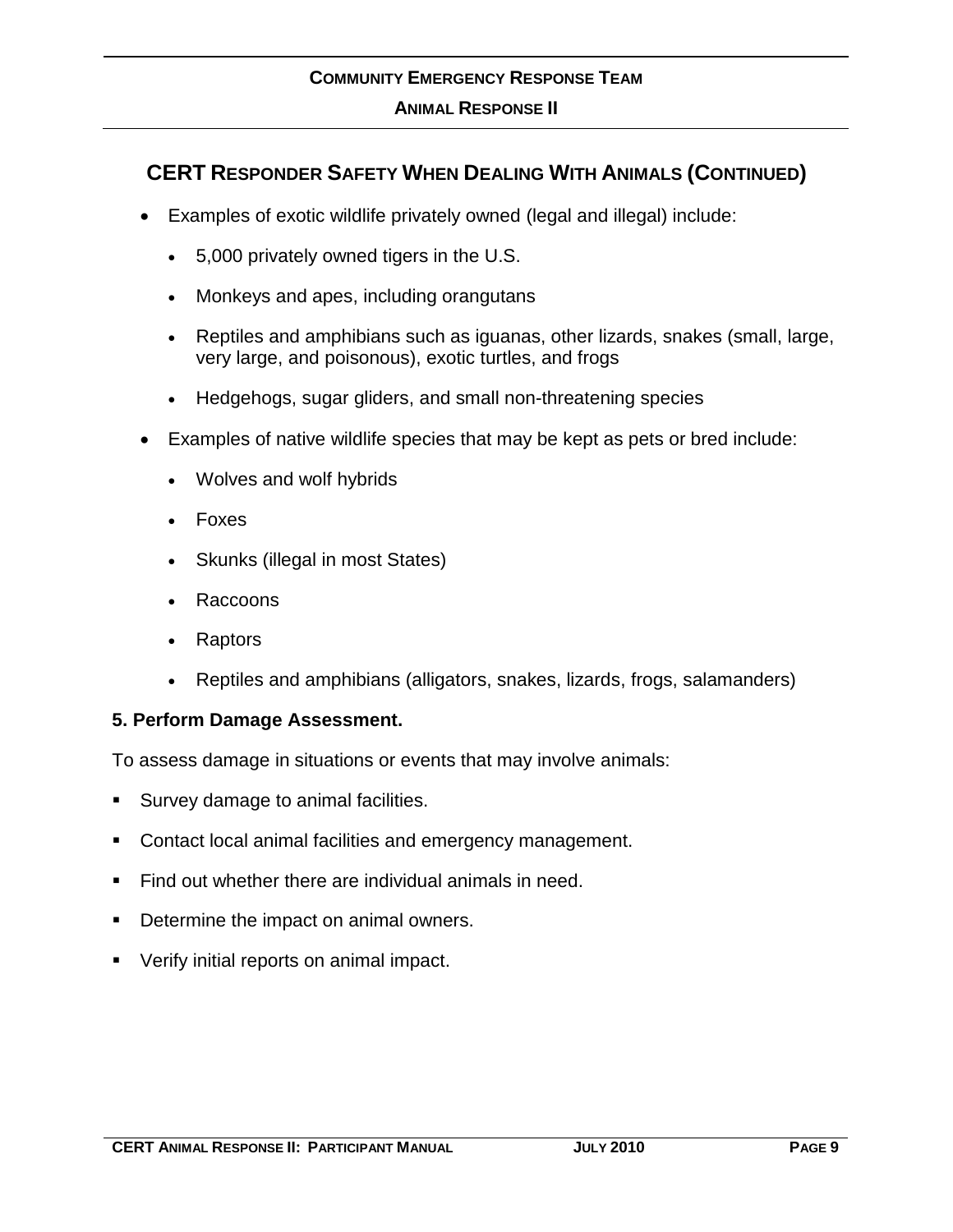### **CERT RESPONDER SAFETY WHEN DEALING WITH ANIMALS (CONTINUED)**

#### **Approaching an Unknown Dog**

Once you have sized up the situation, you will be more prepared for encounters with animals. As always, responder safety is the top priority. Because you may frequently encounter dogs during rescue, this section will cover safety precautions around unknown dogs.

Although dogs are domesticated animals, they are natural predators and may revert to instinctive behavior, such as chasing or attacking, if frightened or provoked. An animal that is faced with an emergency situation or that has survived a disaster may display uncharacteristic behavior for a time.

When approaching an unknown dog, keep in mind that some dogs may be trained as watchdogs or attack dogs. Always consider the safety of yourself, your team members, and others in the area before attempting to handle or manage an unknown animal.

When approaching any dog, remember:

- Always expect the unexpected.
- Do not allow the dog between you and your escape route.
- Do not show fear.
- **Maintain a relaxed posture.** 
	- Present the side rather than the front of your body.
	- Avoid standing or looming over the dog.
	- Use a soft voice.
- Control the environment if possible.
	- Avoid loud noises.
	- Turn off flashing lights.
	- Minimize the number of people in the area.
- **Avoid direct eye contact.**
- Do not get near the dog's face.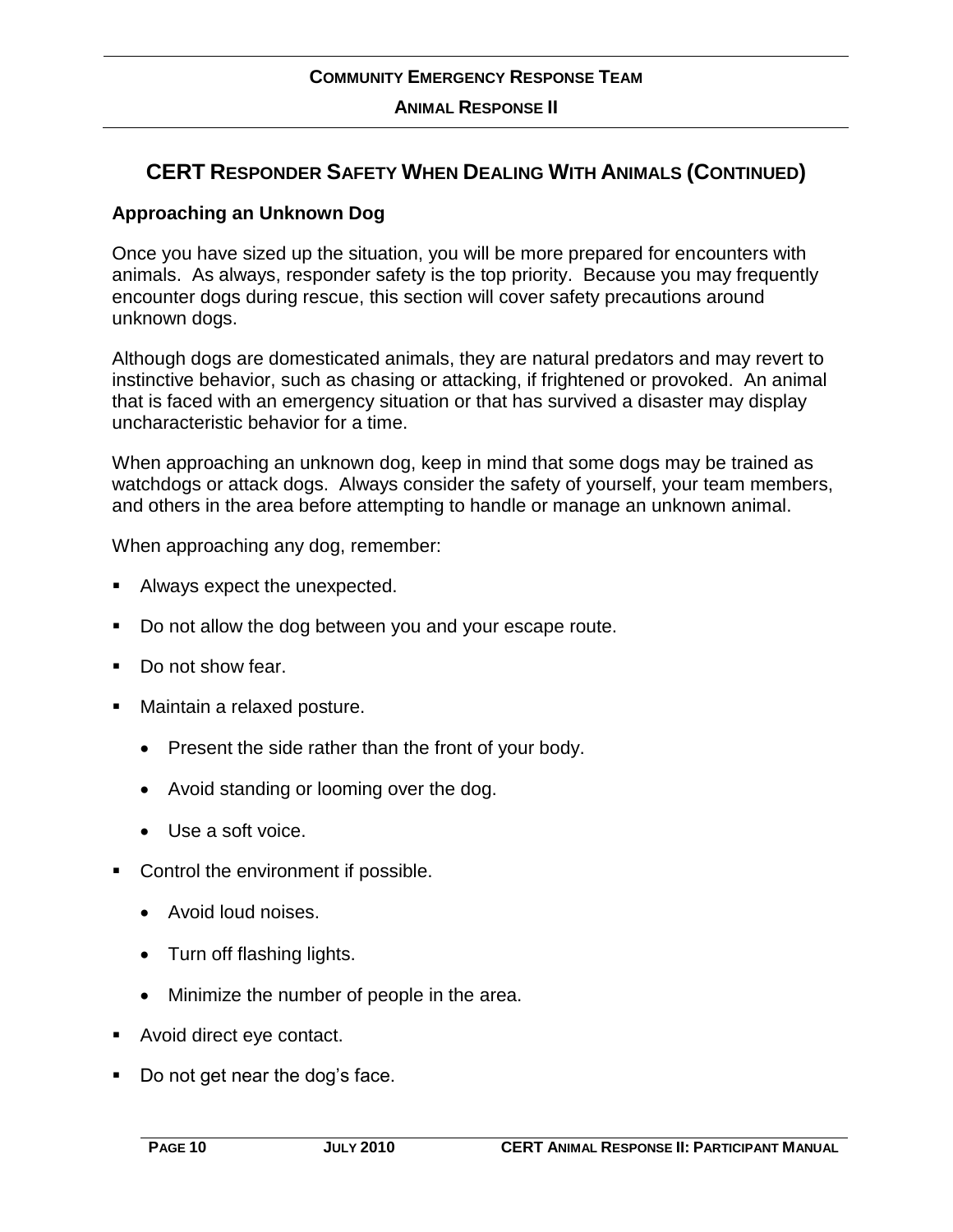### **CERT RESPONDER SAFETY WHEN DEALING WITH ANIMALS (CONTINUED)**

#### **Exercise: Approaching a Dog Roleplay**

**Purpose:** The purpose of this exercise is to demonstrate the proper way to approach an unknown dog.

#### **Instructions:**

- 1. A volunteer will demonstrate appropriate body language for approaching a dog by maintaining a relaxed posture and avoiding eye contact. The instructor will pretend to be the dog and will behave the way a dog would behave, depending on the volunteer's body language.
- 2. The class will critique the volunteer's behavior.
- 3. The instructor will comment on whether the volunteer maintained each of these behaviors:
	- Showed relaxed posture
	- **Presented side of body**
	- Did not stand over the dog
	- Used a soft voice
	- Avoided direct eye contact
	- Avoided getting near the dog's face

**Conclusion:** It is important to approach an unknown animal carefully and according to your training in order to avoid a dangerous situation.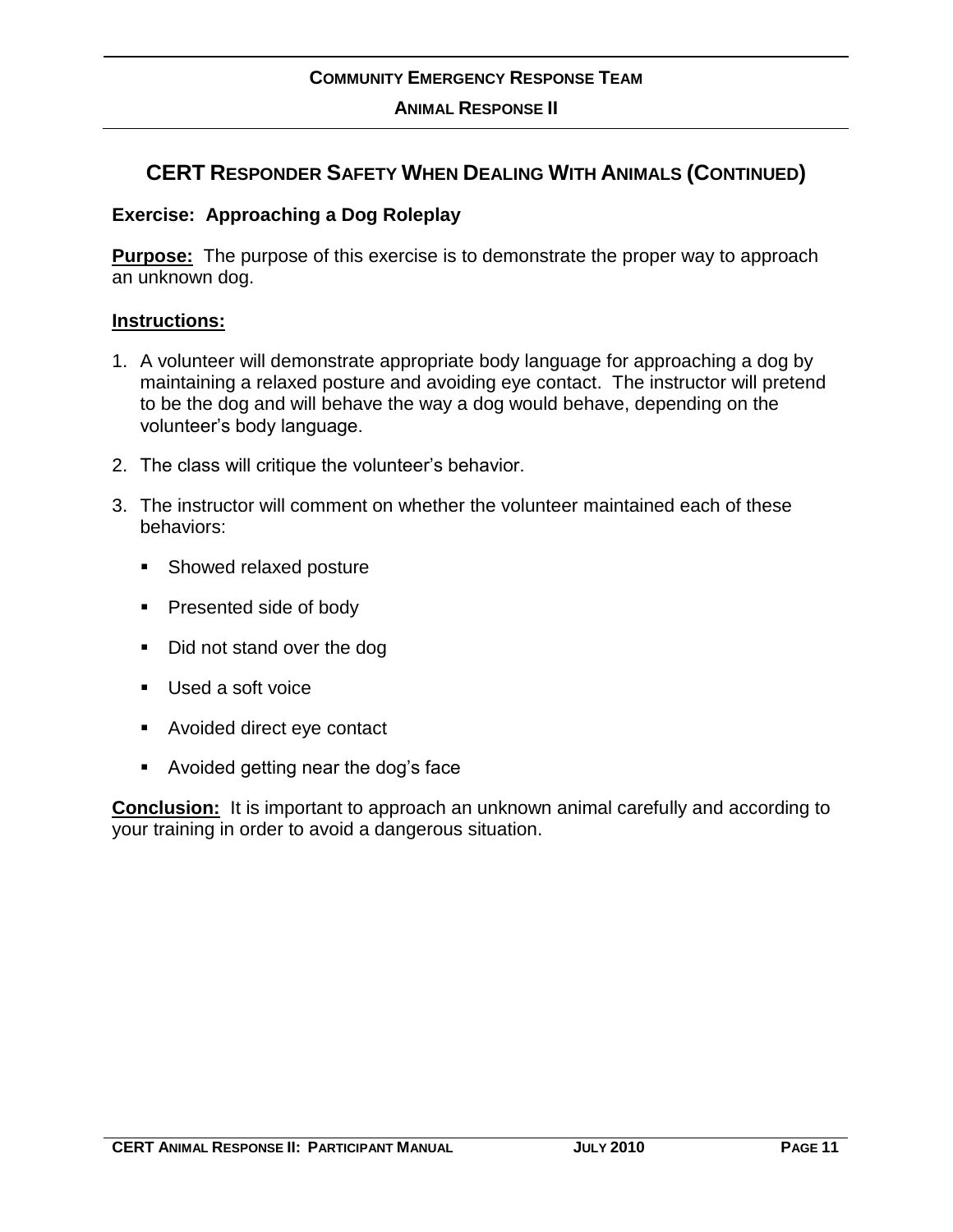### **CERT RESPONDER SAFETY WHEN DEALING WITH ANIMALS (CONTINUED)**

Another way to maintain control of a situation is to gain the animal's confidence. You can do this by offering a treat or a toy or attempting basic one-word obedience commands.

- If dog treats are available, gently toss a treat to the ground near the dog. Minimize arm and hand movement when you toss the treat. Do not offer a treat by hand.
- Do not attempt to pick up one of the dog's toys; however, if you have a tennis ball, consider engaging the dog with it.
	- First check to see if there is a safe area into which you could toss the tennis ball. The area should be on either side of you (not behind you) and safe for the dog. Be certain that the tennis ball will not lead the dog toward the street even if there doesn't appear to be any traffic.
	- Bounce the tennis ball a couple of times. If the dog seems interested, toss the tennis ball into the safe area and wait for the dog to chase it.

In some cases, you may be able to gain the animal's confidence by using one-word obedience commands.

Try using the basic command for "Sit" by:

- Saying "Sit" firmly but not loudly, and
- Holding your hand in a "Stop" gesture (see photo below):
	- Arm straight out
	- Hand perpendicular to the floor
	- Palm facing out

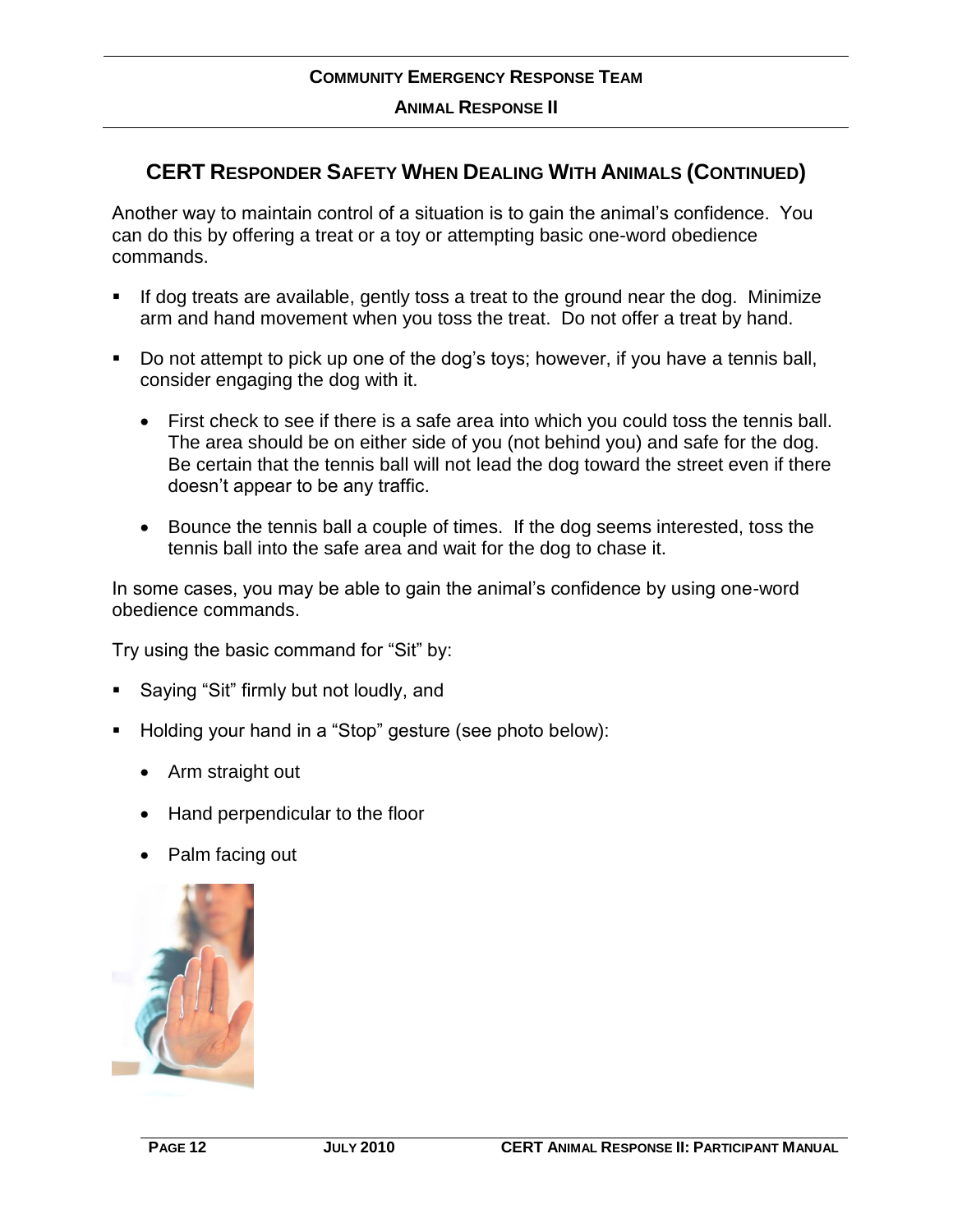### **CERT RESPONDER SAFETY WHEN DEALING WITH ANIMALS (CONTINUED)**

You can also control the situation by containing or confining the dog in a separate part of the yard. Do this only if you feel comfortable and the animal is not behaving aggressively.

Without making physical contact, place a slip leash over the dog's head. Do not attempt to attach a leash to a collar as you could end up holding an empty leash and collar and chasing the dog.

Important Notes:

- If at any time you do not feel comfortable handling the dog, call animal control or a team member who is more experienced with animals.
- Before trying to manage an unknown dog, consider the size of your team. It is best to have at least three people.
- Know your limitations. Some animals may be better off left alone.

#### **If a Dog Attacks**

If you are ever attacked or about to be attacked by a dog or if you witness the attack of another person, follow these rules:

- Call for help immediately. If you witness an attack on another person, first call 911 for help. If you are attacked, call 911 for help as soon as possible.
- You may be able to stop a dog that is in attack mode by using basic commands.
- Back away; never run away.
- If you fall down, curl up in a ball and cover your head.
- Do not scream or yell.
- If the dog latches on, protect your face and neck.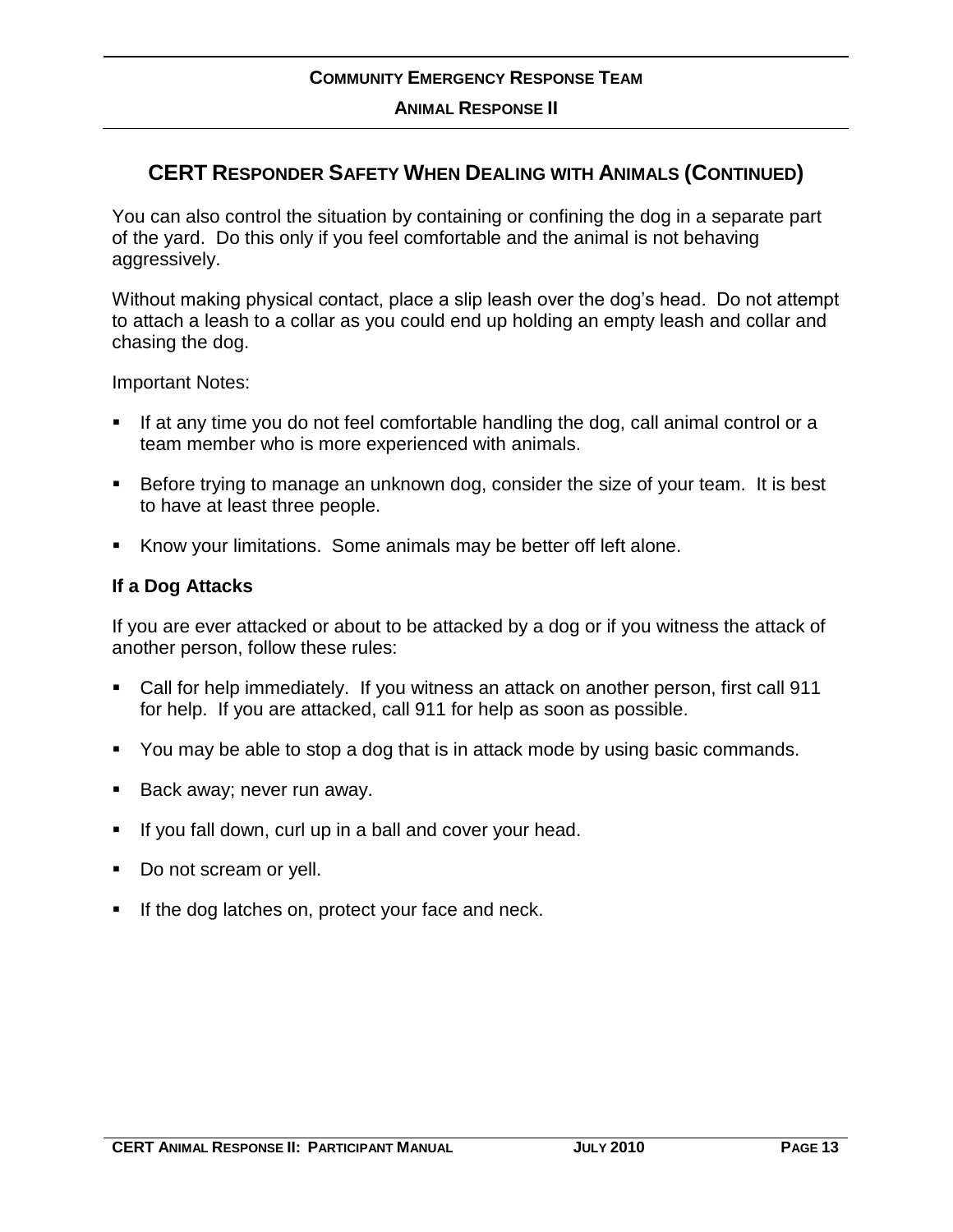### **CERT RESPONDER SAFETY WHEN DEALING WITH ANIMALS (CONTINUED)**

#### **ZOONOTIC DISEASE TRANSMISSION AND PERSONAL PROTECTIVE EQUIPMENT AND BEHAVIORS**

Now that you have learned how to approach and handle dogs, we will discuss how to use personal protective equipment (PPE) and other protective behavior to avoid the spread of zoonotic disease when dealing with animals.

As CERT members, you must exercise all precautions when handling animals. This includes using protective behavior and equipment to avoid the spread of zoonotic disease to yourself and your family. Remember that any unknown animal may carry an infectious disease, even with no visible symptoms.

#### **CERT Safety Game**

**Purpose:** This exercise allows participants to learn about zoonotic disease transmission and protective behaviors and to share information with each other.

#### **Instructions:**

- 1. Divide into two teams.
- 2. Close this manual for the game. You may open it after the game to write in the answers.
- 3. Rules of the game:
	- After the instructor asks a question, ring the bell if you know the answer.
	- The participant who rings the bell first gets to answer the question. If the participant answers correctly, his or her team receives 100 points.
	- If the participant answers incorrectly, another participant from the same team can try to answer the same question. If the second participant answers correctly, his or her team receives 100 points.
- 4. If he or she answers incorrectly, 50 points will be subtracted from the team's score.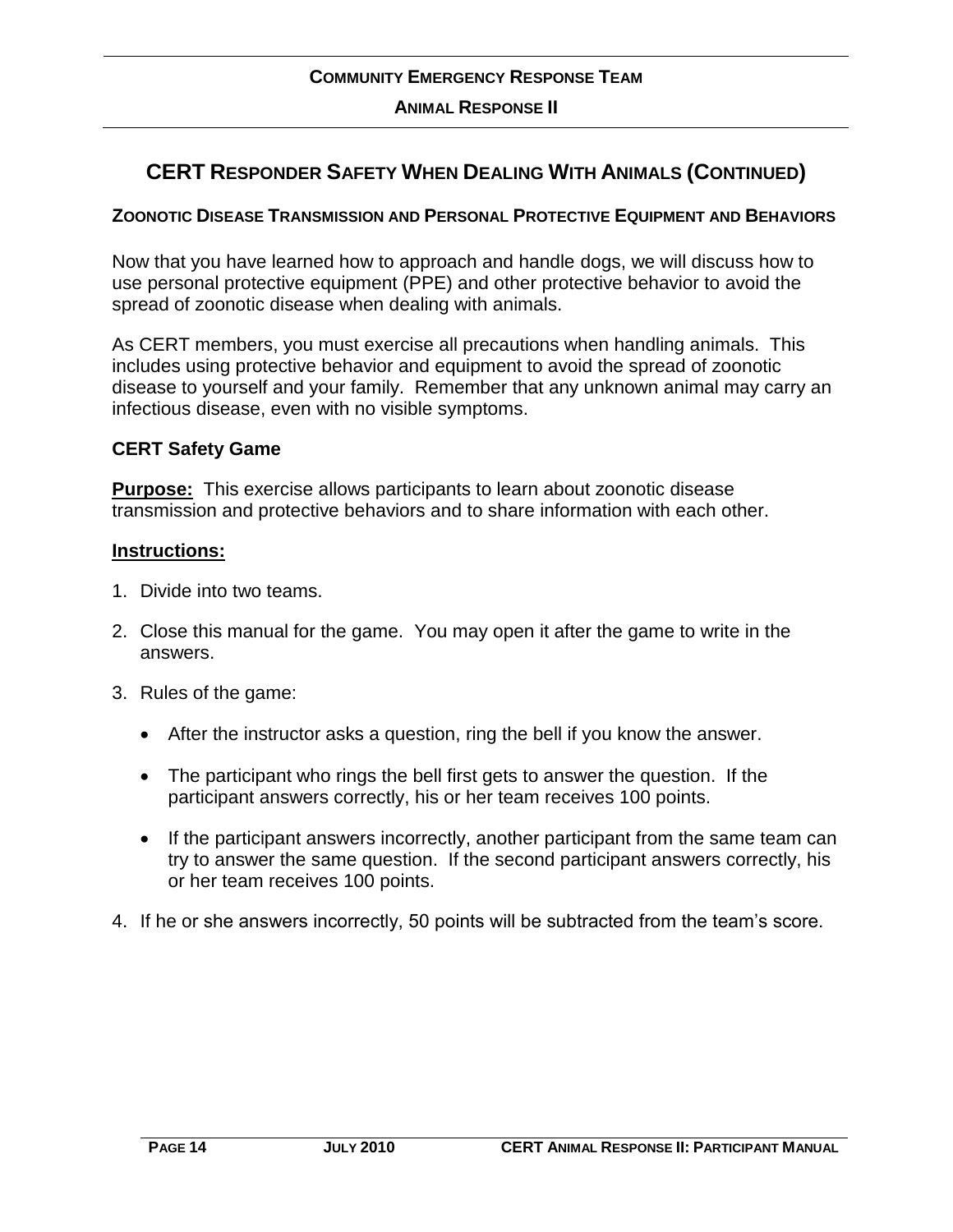### **CERT RESPONDER SAFETY WHEN DEALING WITH ANIMALS (CONTINUED)**

#### **Game Questions:**

- 1. What is zoonotic disease?
- 2. Name three ways zoonotic disease can be transmitted.
- 3. Name an inanimate object that could carry a zoonotic disease.
- 4. Name the two organisms that are most likely to spread zoonotic disease.
- 5. What is the most important hygienic behavior you can use to prevent the spread of zoonotic disease?
- 6. What can you do to prevent the spread of vector-borne disease?
- 7. What is another hygienic behavior that will prevent the spread of zoonotic disease?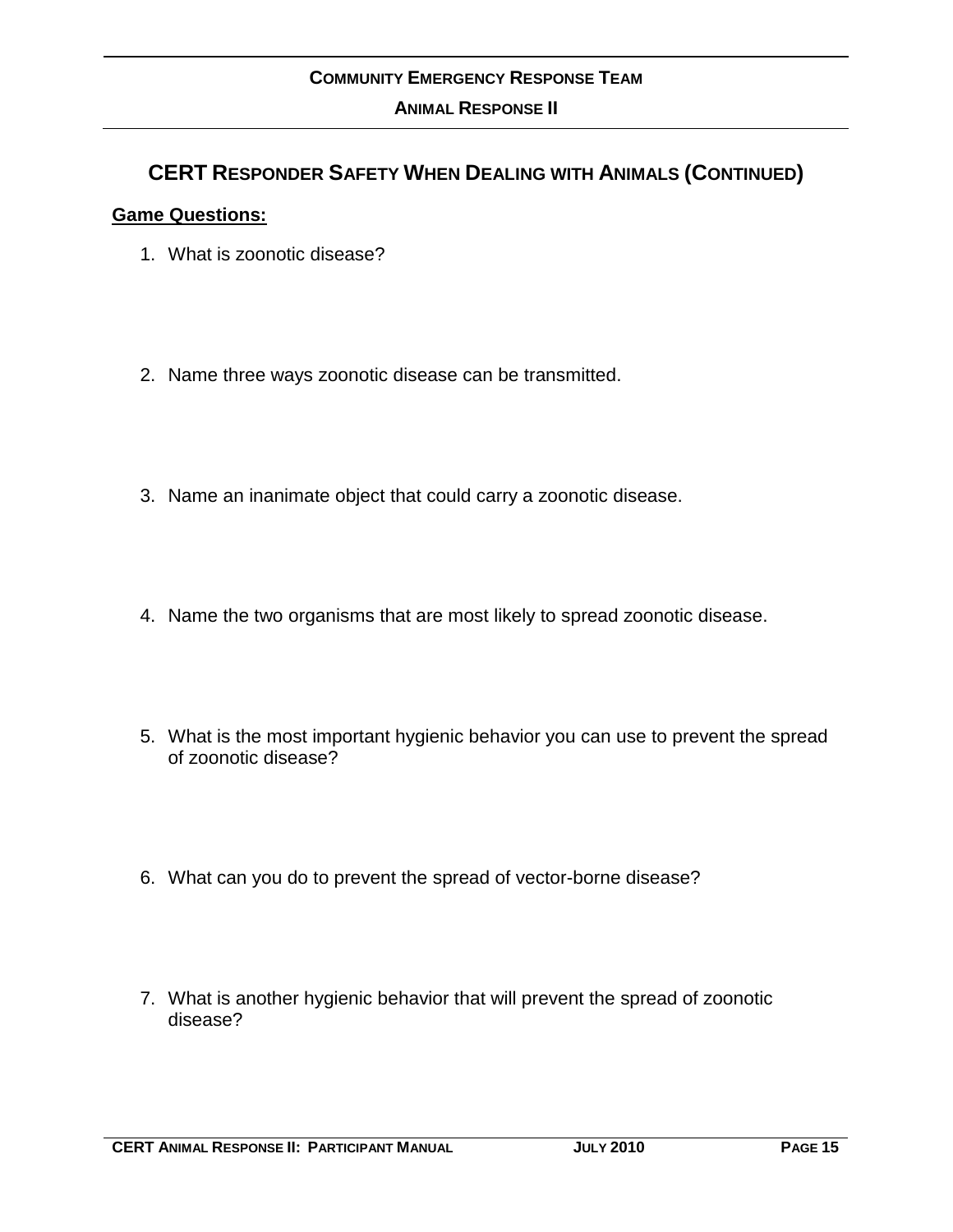### **CERT RESPONDER SAFETY WHEN DEALING WITH ANIMALS (CONTINUED)**

- 8. If you are bitten or injured by an animal during CERT operations, to whom should you report the bite?
- 9. If you become ill after contact with an animal, what should you do?
- 10.List three pieces of standard CERT personal protective equipment (PPE).
- 11.Yes or no: Is it a good idea to wear steel-toed boots when handling animals?
- 12.Aside from standard CERT PPE, what is another PPE item you should carry with you if you expect to be handling or encountering animals?
- 13.Name an item you should carry with you if you expect to have contact with animals.

**Conclusion:** You should become familiar with the information shared during this game to protect your safety during an emergency response.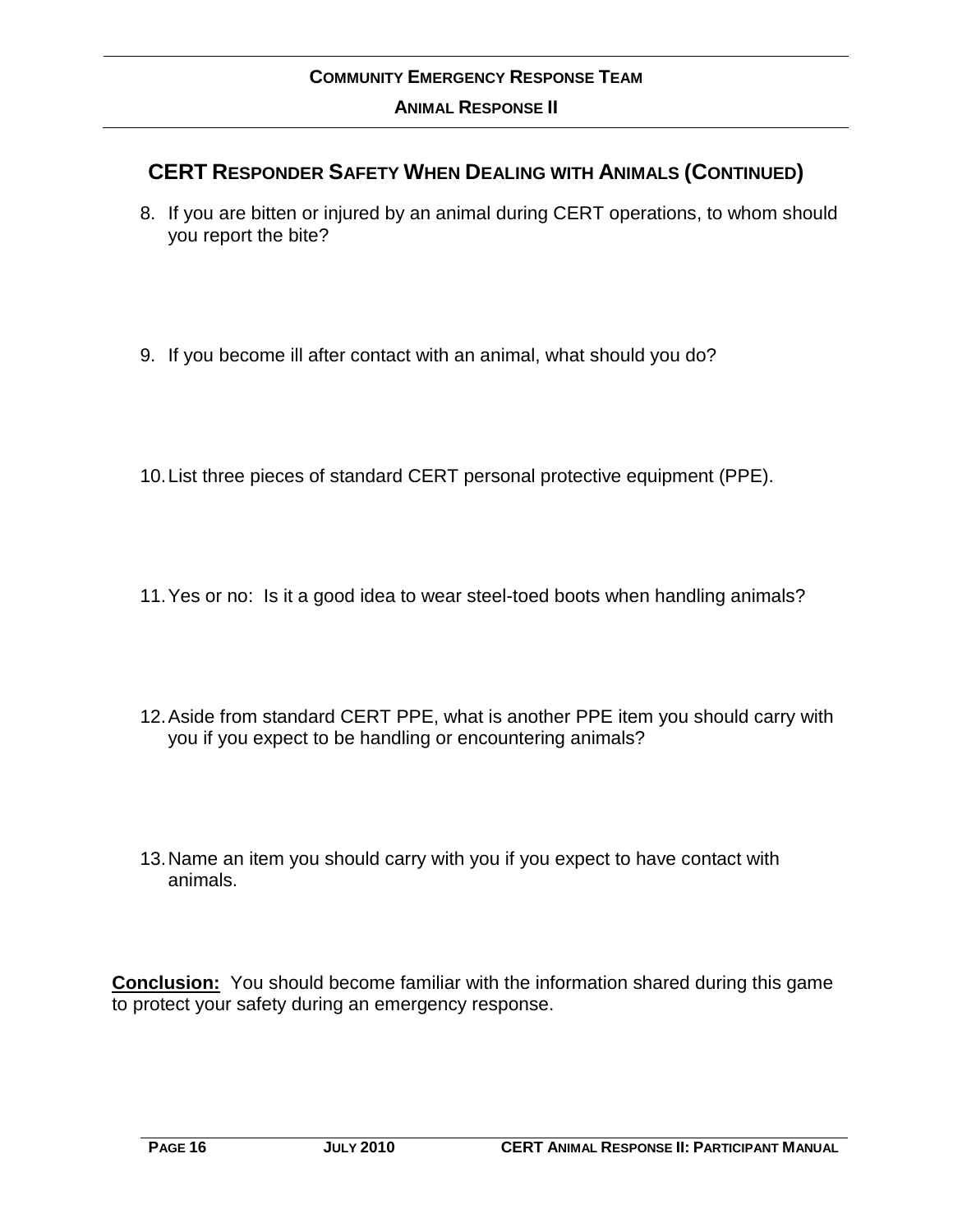### **COMMUNITY EMERGENCY RESPONSE TEAM ANIMAL RESPONSE II**

### **CERT RESPONDER SAFETY WHEN DEALING WITH ANIMALS (CONTINUED)**

#### **TREATMENT FOR INJURIES CAUSED BY ANIMALS**

- 1. Wash any animal scratch, bite, or injury immediately with soap and water.
- 2. Administer first aid as appropriate.
- 3. Seek immediate attention for any bite.
- 4. If there is a possibility that the animal has rabies, have the animal captured for testing or quarantine. Remember that during the incubation period, animals with rabies may appear healthy and show no sign of infection. Advanced symptoms of rabies include craving to eat anything, including inedible objects; constant growling and barking; dilated pupils; erratic behavior; drooling; and foaming of saliva.
- 5. Report all injuries to your CERT supervisor **immediately.**

CAUTION: Rabies in humans is always fatal if left untreated. The World Health Organization estimates that approximately 55,000 people die from rabies each year throughout the world. Death by rabies occurs when people do not receive vaccination after being bitten by a rabid animal. If you or anyone on your team has been bitten by an animal with rabies, it is critical to get the first dose of rabies vaccine as soon as possible. *"Fact Sheet No. 99." World Health Organization. December, 2008.*

#### **PSYCHOLOGICAL SELF-CARE**

It's also important for you to be aware of the psychological impact of dealing with animals.

- Working with animals can be particularly emotional because animals are helpless in the face of disaster.
- Responders may be affected by the stress of animal owners who have lost their pets or their livestock and livelihood.
- Be careful not to push yourself beyond your limits because there are too many animals in need; you still need to rest, eat, and sleep.
- Note that positive interaction with animals can also reduce stress.

For more information, review Unit 7 on Disaster Psychology in the *CERT Basic Training* course.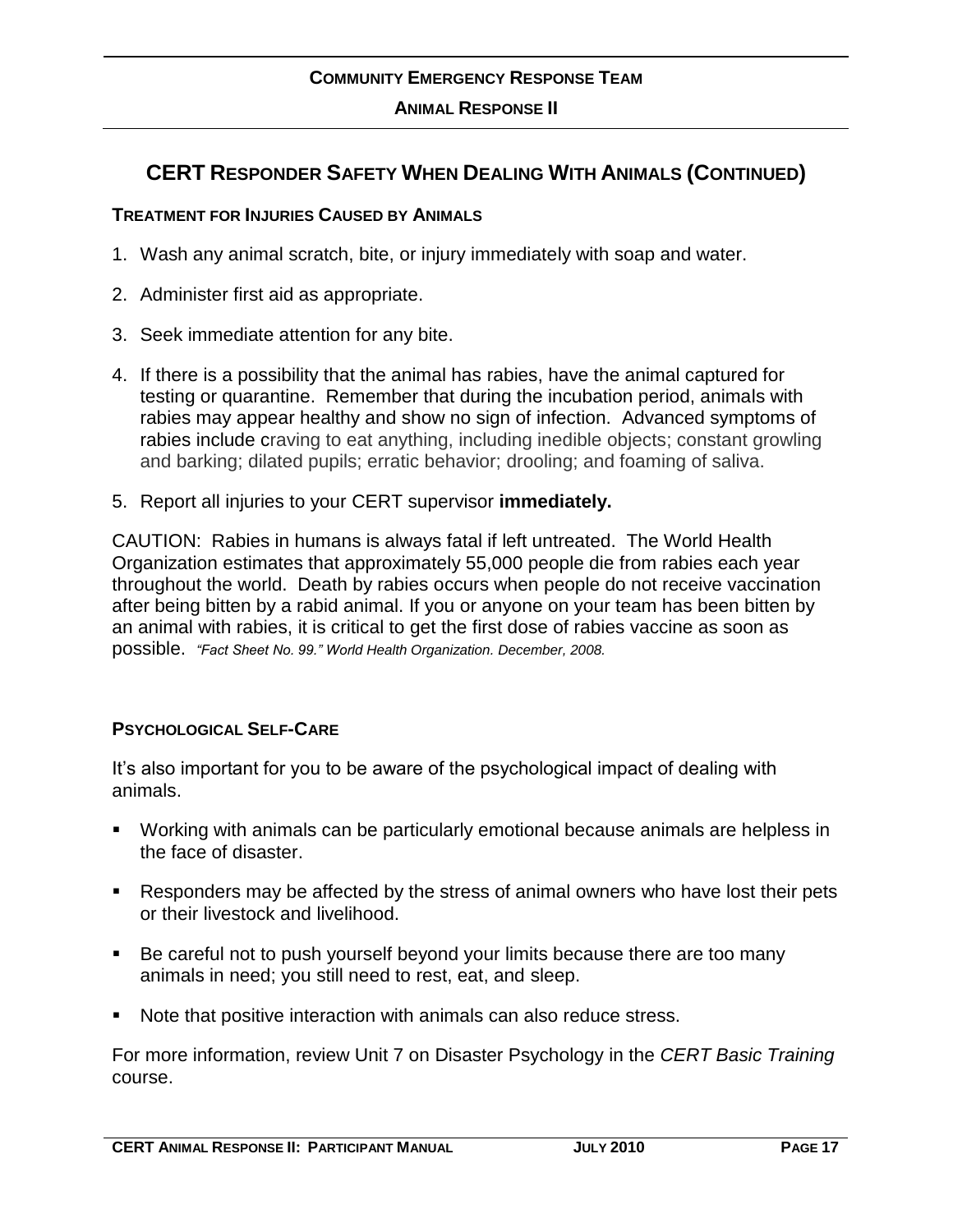### **KNOWLEDGE AND SKILLS NEEDED FOR CERT FUNCTIONS THAT MAY INVOLVE ANIMALS**

This topic will set you up with the basic skills needed to perform CERT functions involving animals, animal owners, and animal equipment.

This topic will cover:

- Cleaning and Disinfection
- **General Animal Care**
- **Animal Handling**
- Caring for Injured Animals
- **EXECOMMUNICATING With Animal Owners**
- Animal Identification and Documentation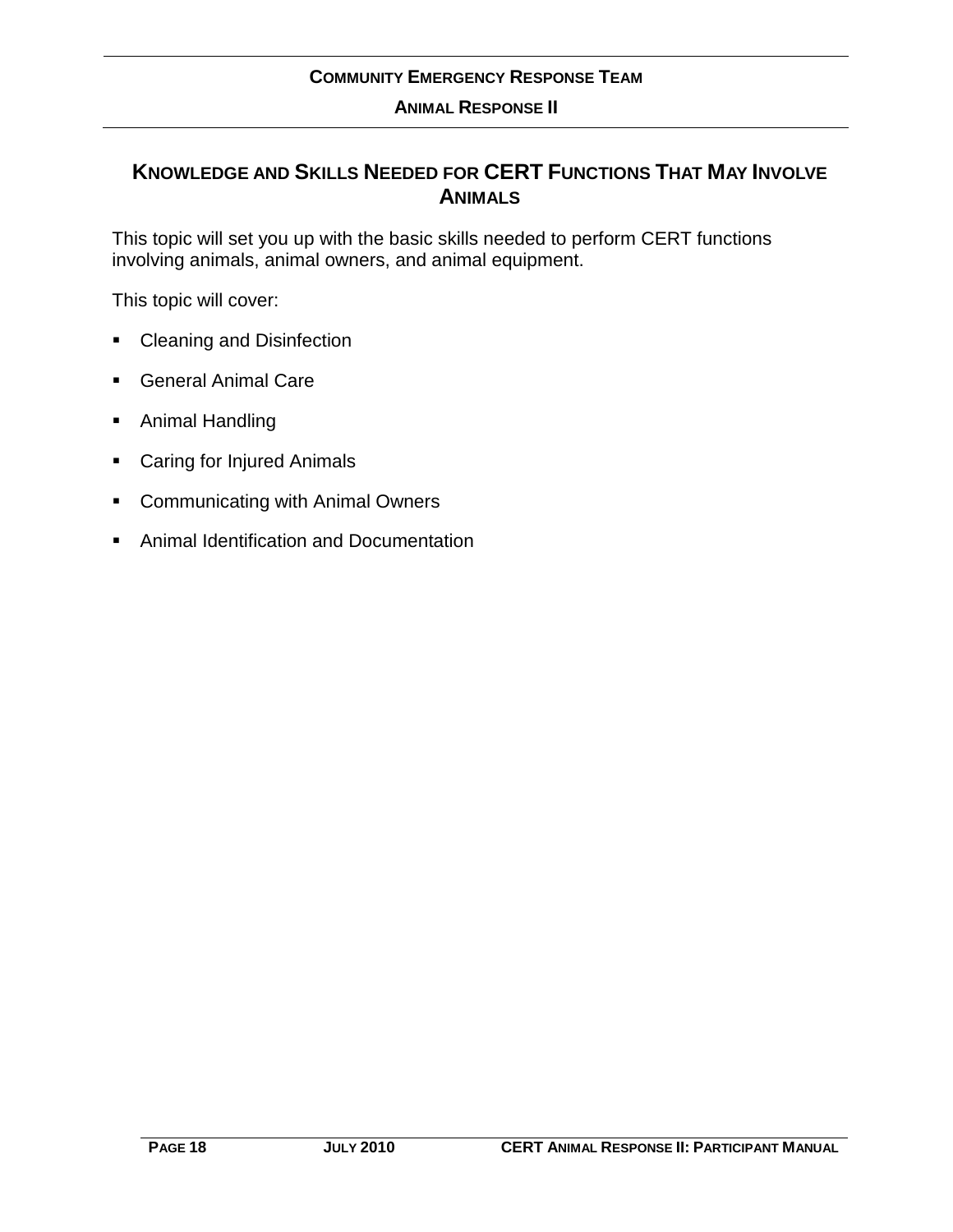#### **CLEANING AND DISINFECTION**

As part of your CERT duties, you may need to clean or handle the following animalrelated housing or equipment:

- Cages
- Food and water bowls
- Footwear and clothing
- Hazardous area
- Animal transport vehicles

Make sure you follow this cleaning and disinfection procedure:

- 1. Debris and organic material MUST be removed as soon as possible from cages, food and water bowls, footwear and clothing.
- 2. Clean with soap and water (disinfectant will not work in the presence of organic material).
- 3. Apply a suitable disinfectant (follow label directions).
	- You can make disinfectant by diluting household bleach with water:

30 parts water to 1 part bleach

 To disinfect properly, you must maintain 10 minutes of contact time before rinsing.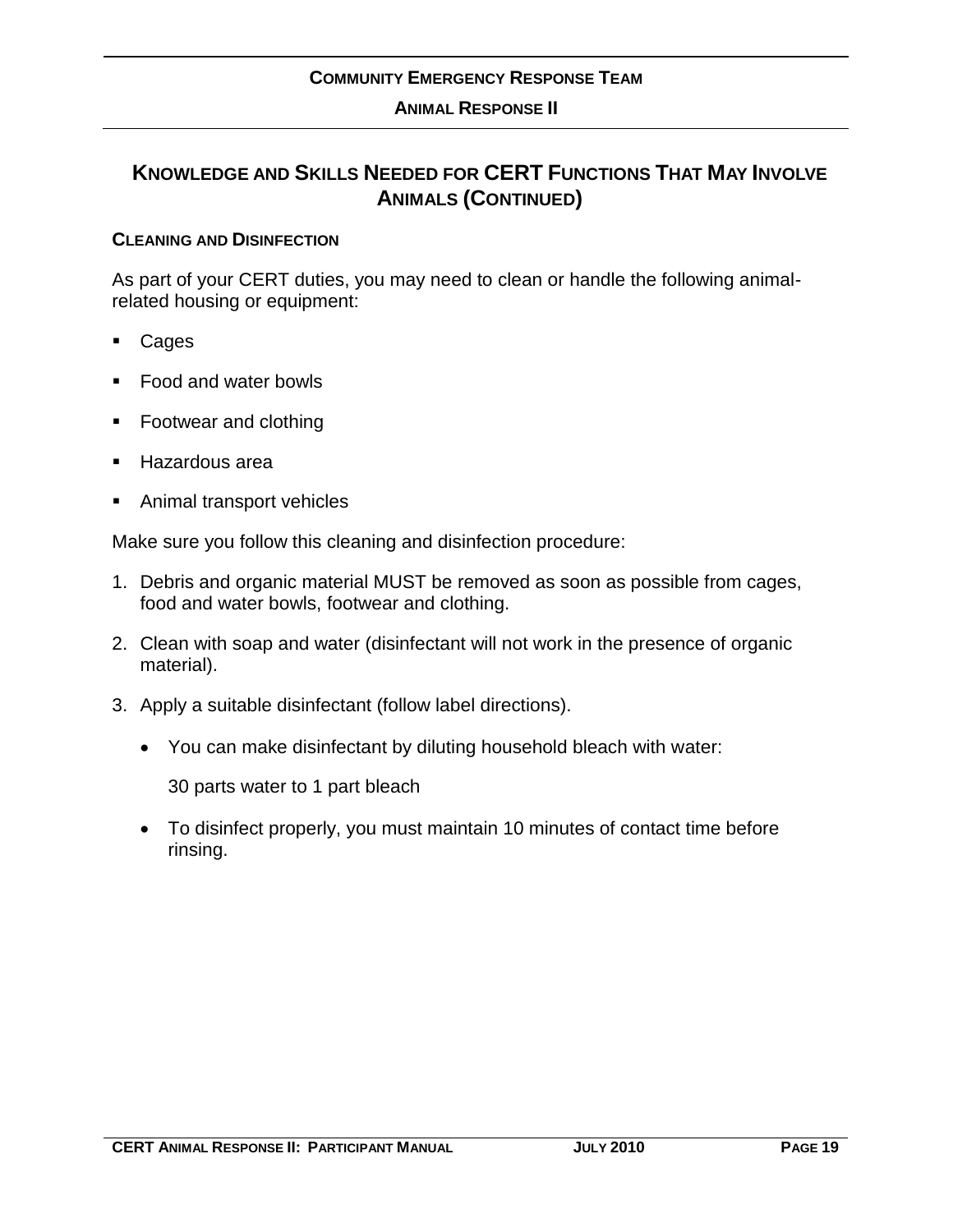### **KNOWLEDGE AND SKILLS NEEDED FOR CERT FUNCTIONS THAT MAY INVOLVE ANIMALS (CONTINUED)**

#### **GENERAL ANIMAL CARE**

When caring for animals during a disaster, remember that:

- **Each species has its own nutritional and environmental requirements; these should** be kept in mind even during a disaster.
- It's better not to feed the animal anything than to feed it the wrong food.
- All animals need clean and potable water.
	- For large quantities of water that may be contaminated:
		- Cloudy water: 15 gallons of water to 1 tablespoon of unperfumed household bleach
		- Clear water: 15 gallons of water to 1<sup>1/2</sup> teaspoons of unperfumed household bleach
	- For smaller quantities of water that may be contaminated:
		- Cloudy water: 1 gallon of water to  $\frac{1}{4}$  teaspoon of unperfumed household bleach
		- Clear water: 1 gallon of water to 1/8 teaspoon of unperfumed household bleach
	- A higher concentration of bleach can be toxic.
- Store all feed securely where animals cannot get to it.
- **Hoofed livestock may be especially vulnerable to life-threatening complications from** improper feeding.
- After assistance is provided during an emergency, pets and livestock need to be returned to their owners to establish a return to normalcy.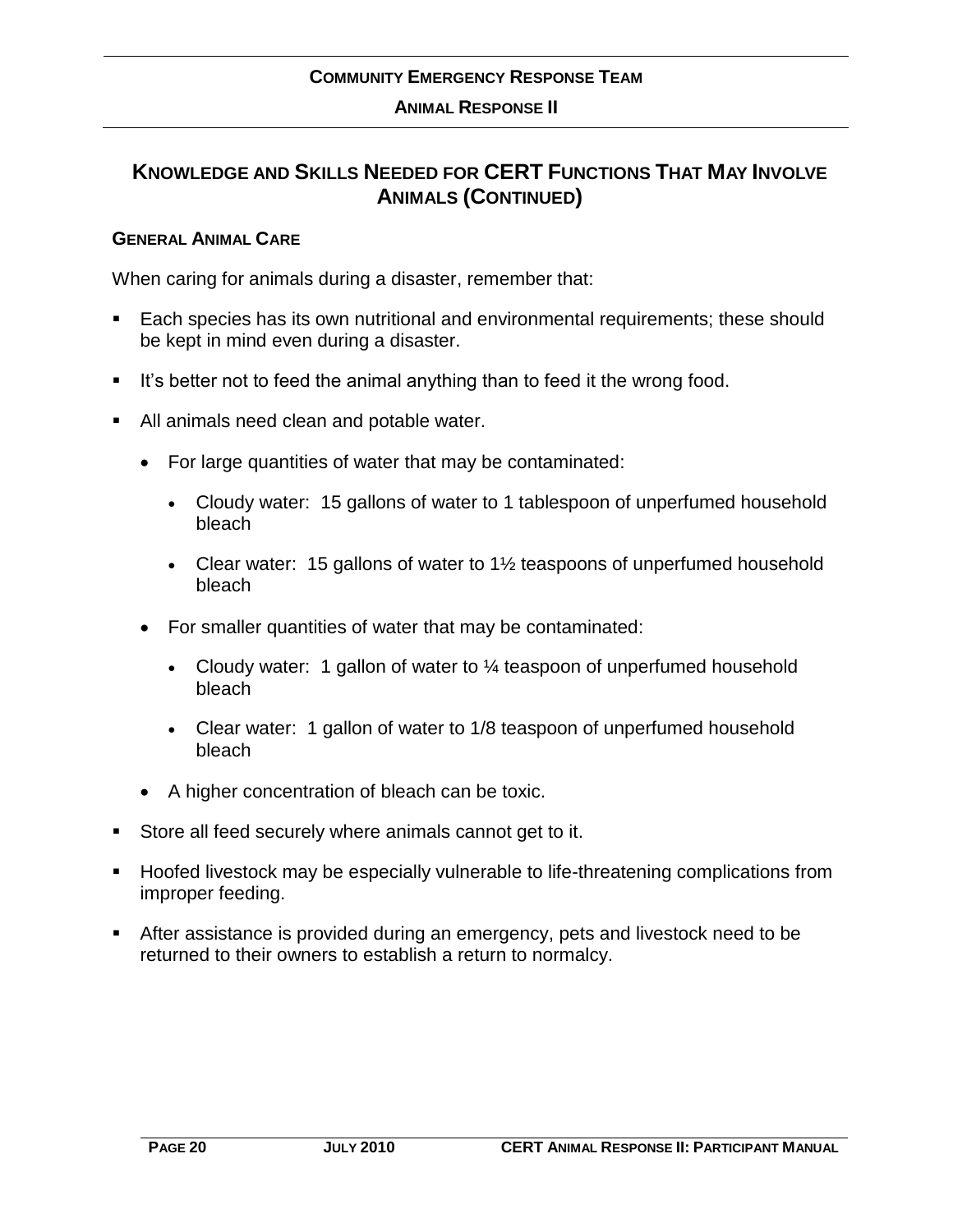#### **ANIMAL HANDLING: DOGS**

It is essential for you to get to know the body language of animals you may need to handle. The *CERT Animal Response I* Participant Manual contains more information on animal behavior and body language.

#### **Handling dogs that are not showing aggression:**

- Avoid prolonged direct eye contact.
- Use soft voice.
- **Approach dog with your body turned sideways.**
- **Move toward the dog slowly.**
- To control the dog, use a slip leash.
- Do not loom over dog.
- Do not grab dog by collar.

#### **Handling frightened dogs**

- Seek assistance unless you are an experienced dog handler.
- Don't approach dogs unless there are people nearby who can assist you.
- Move slowly and, if possible, get the dog to come to you.

#### **Handling aggressive dogs**

Call animal control or law enforcement.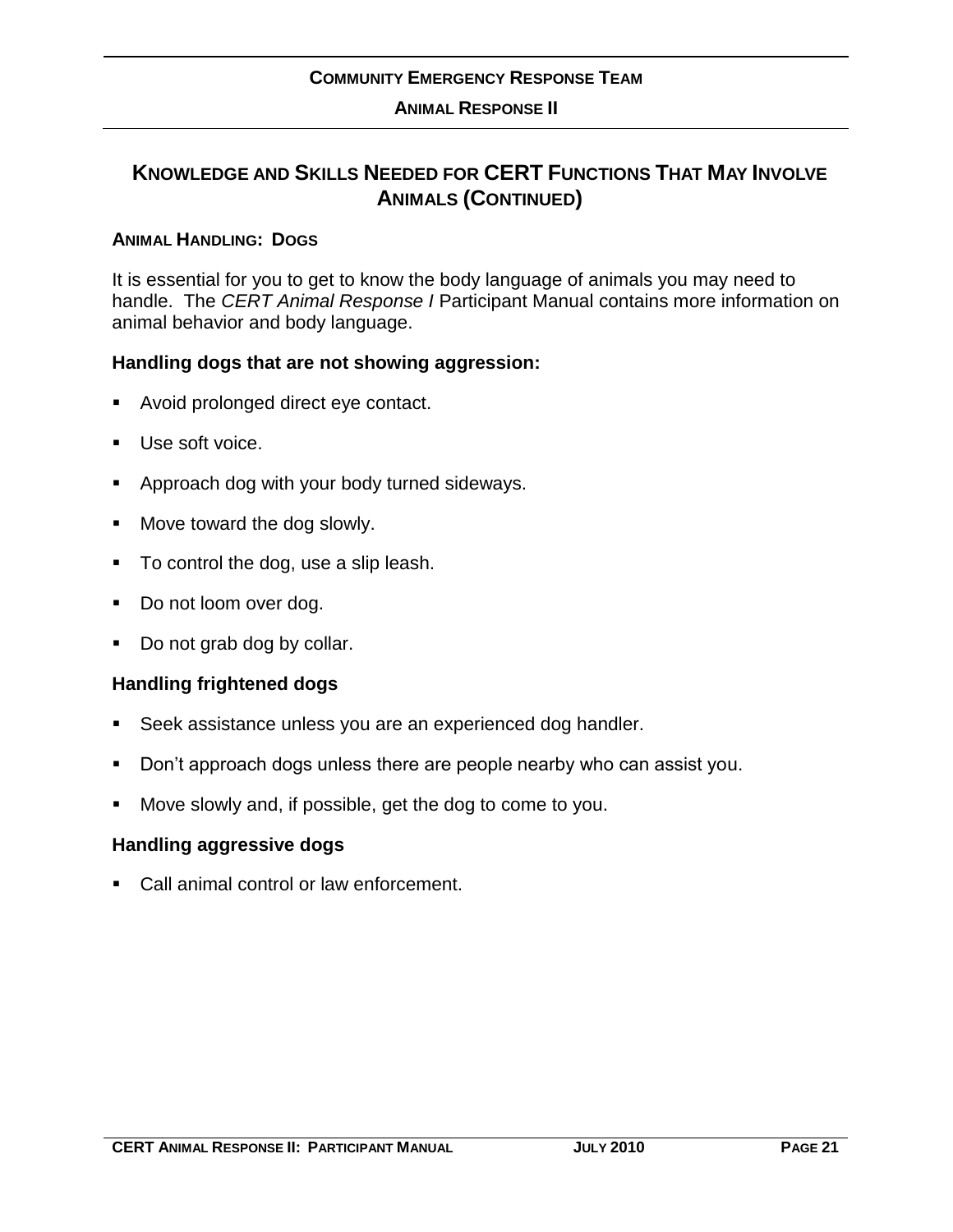### **KNOWLEDGE AND SKILLS NEEDED FOR CERT FUNCTIONS THAT MAY INVOLVE ANIMALS (CONTINUED)**

#### **Dog Restraints: Leashes**

- Use a leash only if the dog is not behaving aggressively.
- If given time, some aggressive dogs may calm down and can then be handled on leash.
- Keep the dog calm before and during the time you slip the leash over its head.
- Slip leashes that loop around the dog's neck and slip to tighten are the most secure and effective.
- You can improvise a leash by using rope, twine, wire, or a belt.

#### **Dog Restraints: Muzzles**

- Used to prevent dogs from biting
- To improvise a temporary muzzle:
	- Begin with a roll of 3- to 4-inch wide gauze (doubled for strength) or a piece of rope 3 to 4 feet long.
	- Have someone else restrain the dog's head as you slip a loop in the middle of the material around the dog's nose.
	- Tighten the loop around the dog's closed mouth.
	- Loop the rope downward on each side and tie it under the dog's nose and mouth.
	- Maintain tension and tie the ends of the rope around the back of the dog's head, securing with a simple tie knot and bow.
	- Until the dog is otherwise contained or controlled (caged, leashed), you must continue to restrain the dog's head and front legs or it will immediately remove the muzzle.

Note: This muzzle will not work on cats and short-nosed dogs such as pugs.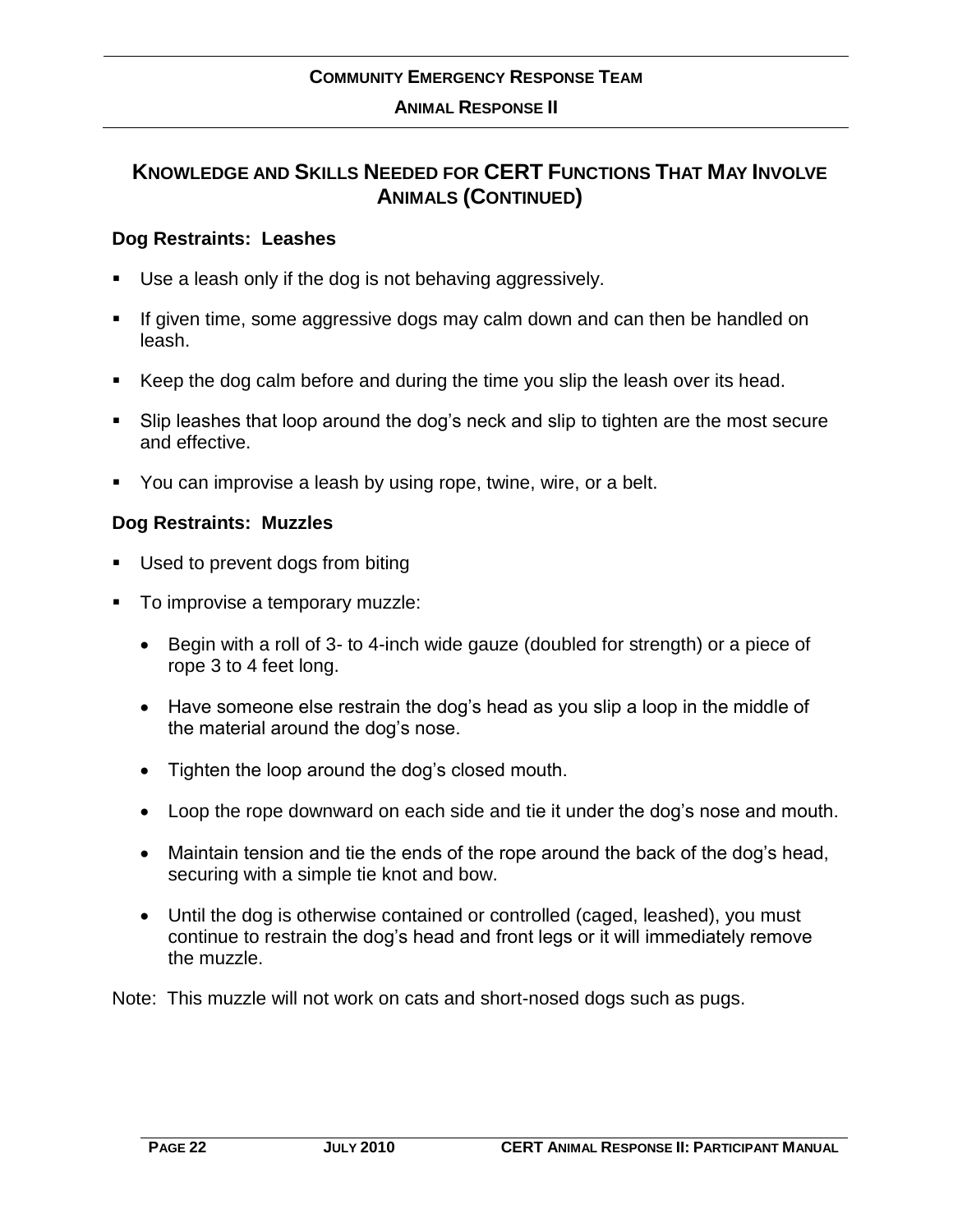#### **ANIMAL RESPONSE II**

### **KNOWLEDGE AND SKILLS NEEDED FOR CERT FUNCTIONS THAT MAY INVOLVE ANIMALS (CONTINUED)**

#### **Dog Restraints: Standing**

To restrain a standing dog:

- 1. Place one arm under the dog's neck and your other arm behind the rear legs or under the dog's abdomen.
- 2. Pull the dog's head snugly against your shoulder.

#### **Dog Restraints: Lateral**

To restrain a dog in a lateral position:

- 1. Place one arm around the front of the dog, holding the leg on the opposite side of you.
- 2. Place your other arm around the dog's hindquarters, also holding the opposite leg.
- 3. Pull the dog snugly against your body.
- 4. Lift the dog up and, holding it snugly, bend over to gently lay the dog on its side.
- 5. Maintain a hold on the dog while moving to the back of the dog.
- 6. Hold the dog's bottom legs down against the ground, placing your elbows across the dog's hips and neck, as shown on the slide.

#### **Carrying Dogs**

When carrying a dog:

- Support the chest and hindquarters as you lift the dog.
- Note: If the dog's back or hindquarters have been injured, this type of lifting could be painful but you should still proceed.
- If a dog shows any indication of fear or aggression, it should be muzzled prior to lifting.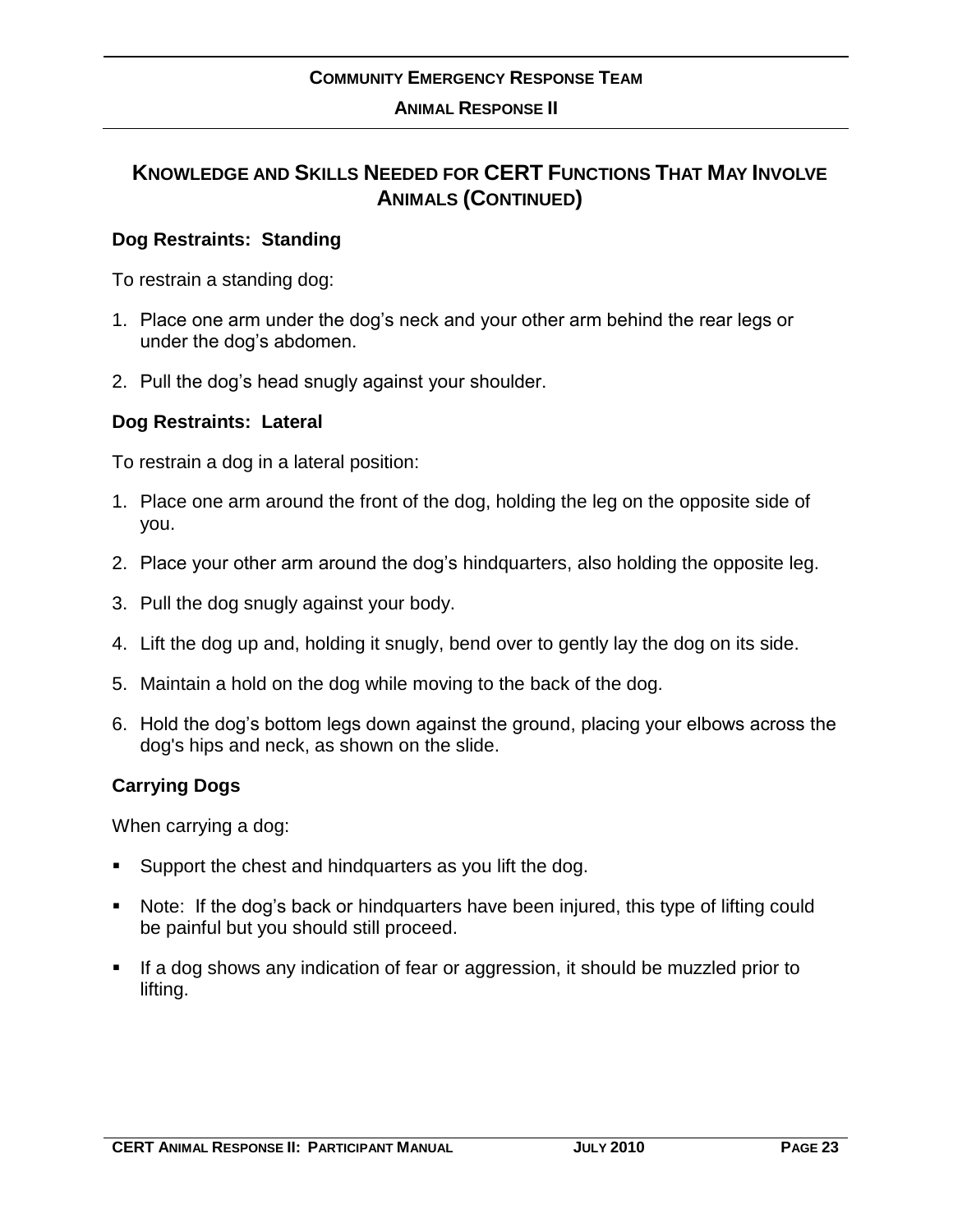### **KNOWLEDGE AND SKILLS NEEDED FOR CERT FUNCTIONS THAT MAY INVOLVE ANIMALS (CONTINUED)**

#### **Transporting Dogs**

- Make sure dog crates are big enough for the animal to be comfortable.
- Allow only one dog per crate (although litters of puppies can usually be transported with several puppies per crate).
- Clean and disinfect crates between animals.
- If not in cage, the dog should be leashed or tethered inside the vehicle.
- Control climate within vehicle.
	- Small and short-haired dogs can become very cold.
	- Make sure dogs do not get overheated.
	- Note: Keeping dogs inside stationary vehicles during hot weather can result in death.

#### **ANIMAL HANDLING: CATS**

#### **Approaching Cats**

- Speak slowly, softly, and often.
- Make yourself smaller by approaching with your side facing the cat.
- Move slowly.
- Work with a partner whenever possible.

#### **Handling Out-of-Control Cats**

- Back off and allow the cat to calm down.
- Use double thick or armored gloves and eye protection.
- Attempt capture with fishing nets, blankets, or traps.
- If possible, leave this job to professional animal handlers.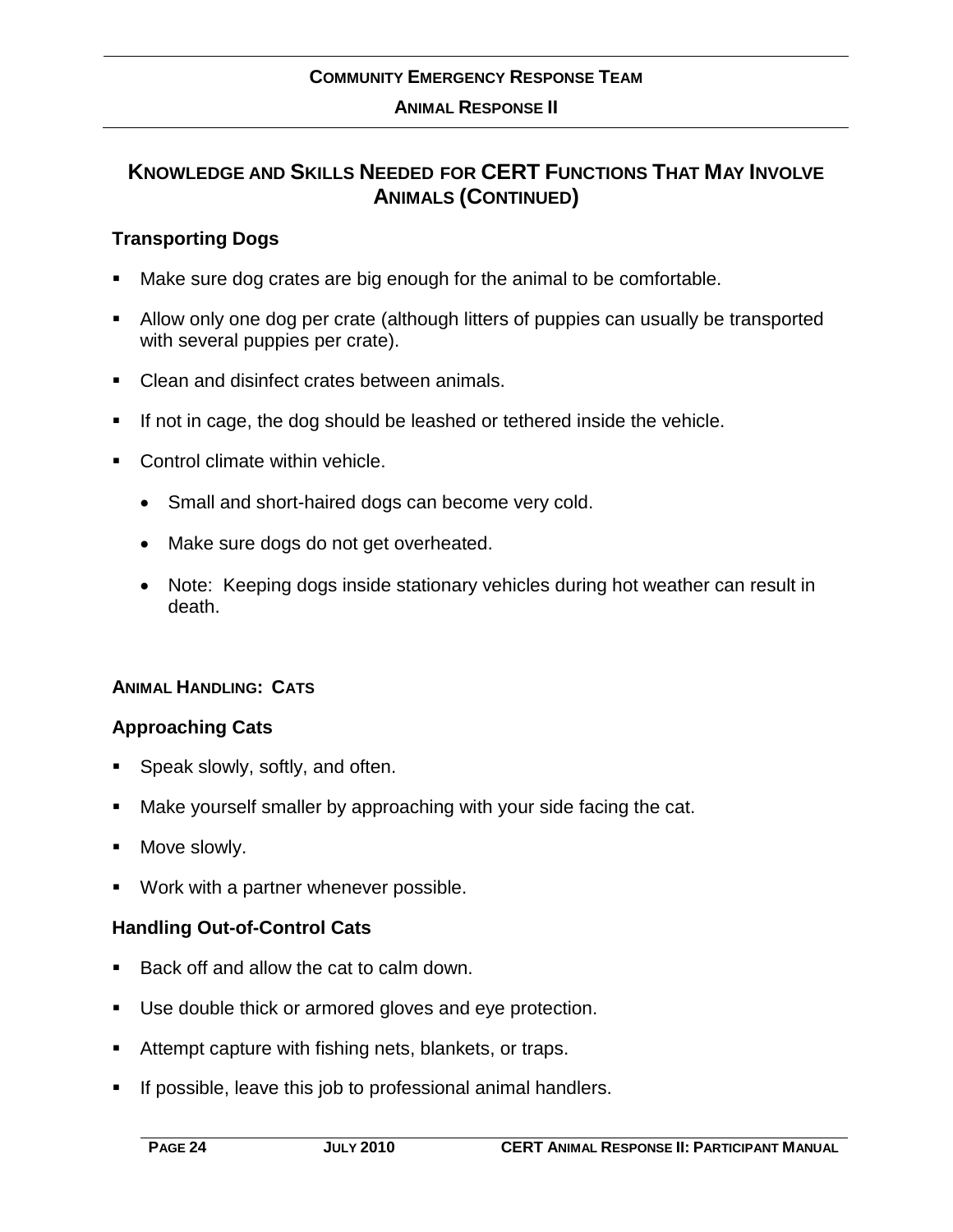#### **Transporting Cats**

- Handling cats is easiest if the owner is present.
- Wear gloves, even with friendly cats.
- **Towels can also be used to lift and carry cats.**
- See if the cat will come to you. Try tapping a cat food can with a spoon.
- Pick up cats using as little restraint as needed, based on the cat's behavior and threat level.
- Be aware that cats may become frightened by unexpected stimuli such as loud noises or bright lights.
- Keep in mind that cats become defensive easily and can bite or scratch. Cat bites almost always become infected.
- Place cats in carriers for transporting. Placing a carrier with the opening upward and lowering the cat back feet first into the carrier often works best. Many cats resist being placed head first into carriers. If a carrier is not available, a pillowcase can be used to transport a cat in an emergency.

#### **ANIMAL HANDLING: HORSES**

- Control the head.
- Use a halter or lead rope.
- Be patient and careful.
- Keep your voice soft and soothing.
- Do not move suddenly.
- Be careful not to lose your temper as this usually makes the situation worse.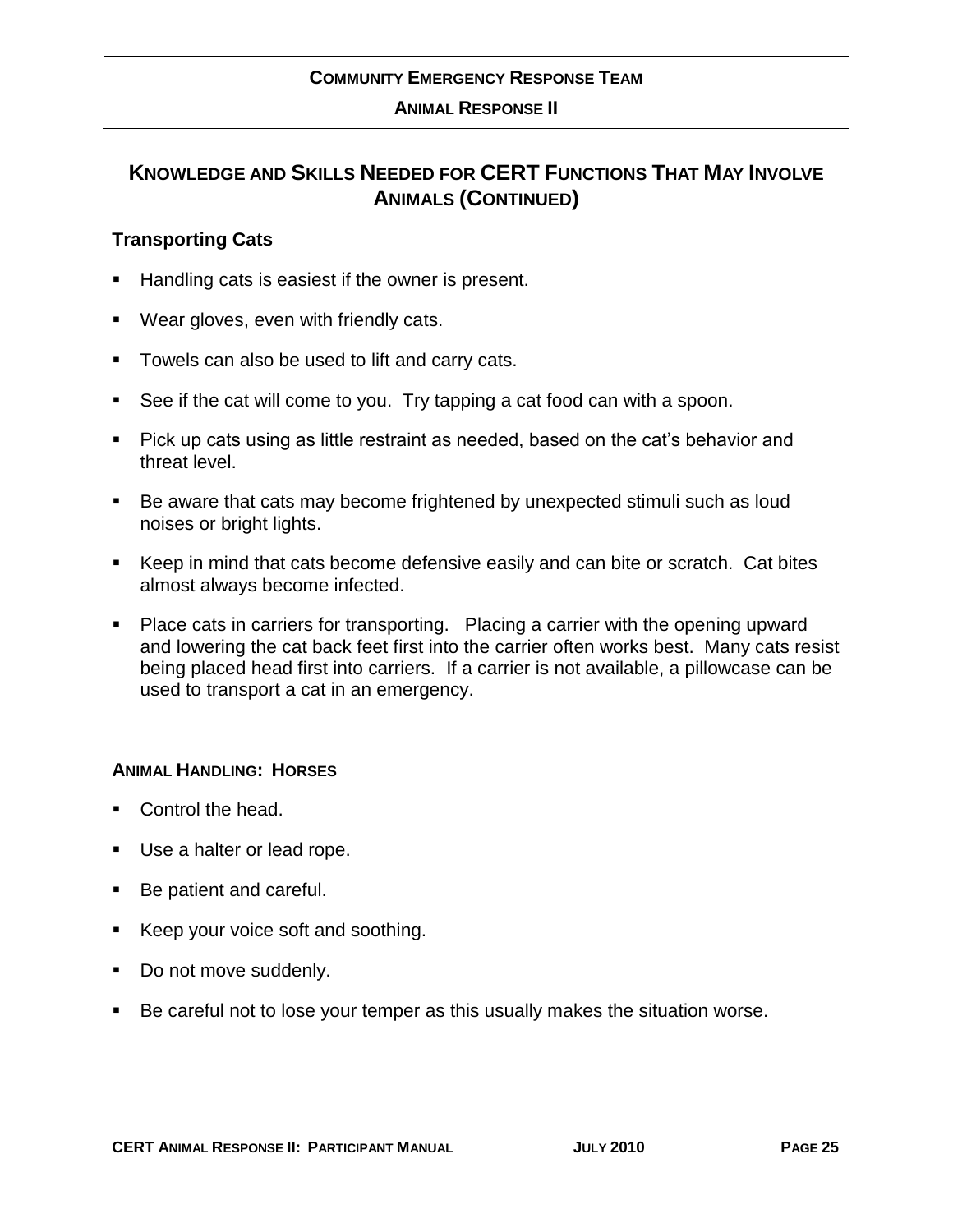### **KNOWLEDGE AND SKILLS NEEDED FOR CERT FUNCTIONS THAT MAY INVOLVE ANIMALS (CONTINUED)**

#### **ANIMAL HANDLING: LIVESTOCK**

- Use a halter or lariat and wear gloves.
- Use proper footwear. Do not wear steel-toed boots.
- Wear heavy pants to protect yourself from scratches. Heavy pants can also offer some protection against kicks.
- Use radios and whistles for communication with other handlers.
- Make use of any fences, chutes, or panels that are available to push livestock.
- Use vehicles or people to form a line and push livestock through a broken fence.
- All herd animals will move away from humans when approached. If you chase them, they will run.

#### **Herding and Containing Cattle**

- Herd the animals toward containment using flags, hand-waving, or working dogs.
- Never lead cattle or cows unless they are show animals and are used to being led.
- Contain animals with portable barricades such as portable fencing or snow fence. Even survey or caution tape may help create temporary barriers until more appropriate containment can be created.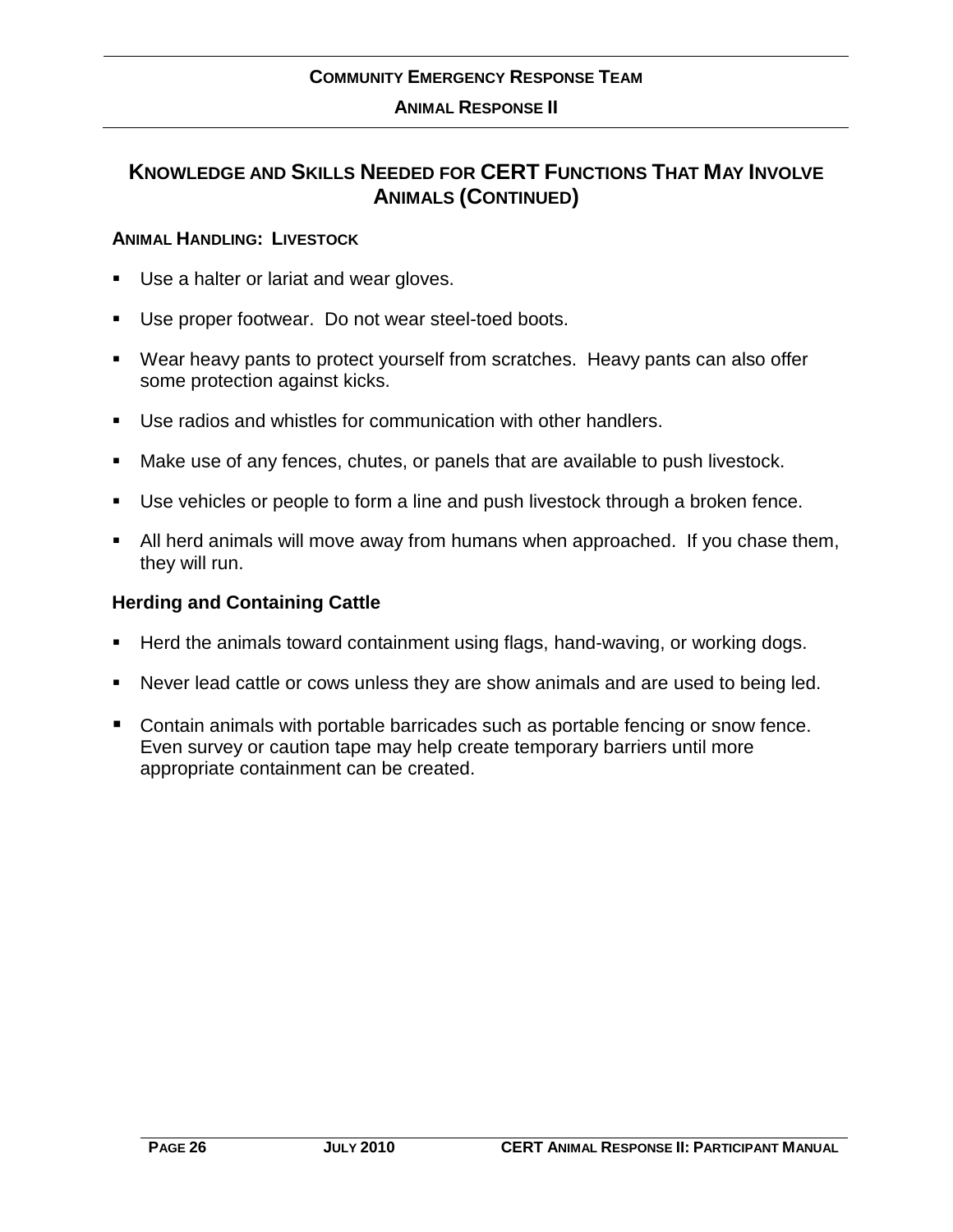#### **ANIMAL RESPONSE II**

### **KNOWLEDGE AND SKILLS NEEDED FOR CERT FUNCTIONS THAT MAY INVOLVE ANIMALS (CONTINUED)**

#### **ANIMAL HANDLING: SWINE**

- Pigs cannot be led.
- Pigs will bite.
- **Smaller pigs may be put in cages or kennels.**
- Avoid chasing pigs as they are subject to heat stress and could collapse or die if overexerted in a hot environment.
- You can use rigid sheets (plywood, corrugated sheeting) to herd.
- Use hearing protection when working in close proximity to swine.

#### **ANIMAL HANDLING: LLAMAS AND ALPACAS**

- Should be approached and handled more like horses than cattle
- Are usually used to halters
- Do not like to get caught
- **May spit when upset**
- **Llamas have six canine teeth and will bite.**

#### **ANIMAL HANDLING: SHEEP AND GOATS**

- Can usually be herded
- Are small enough to restrain manually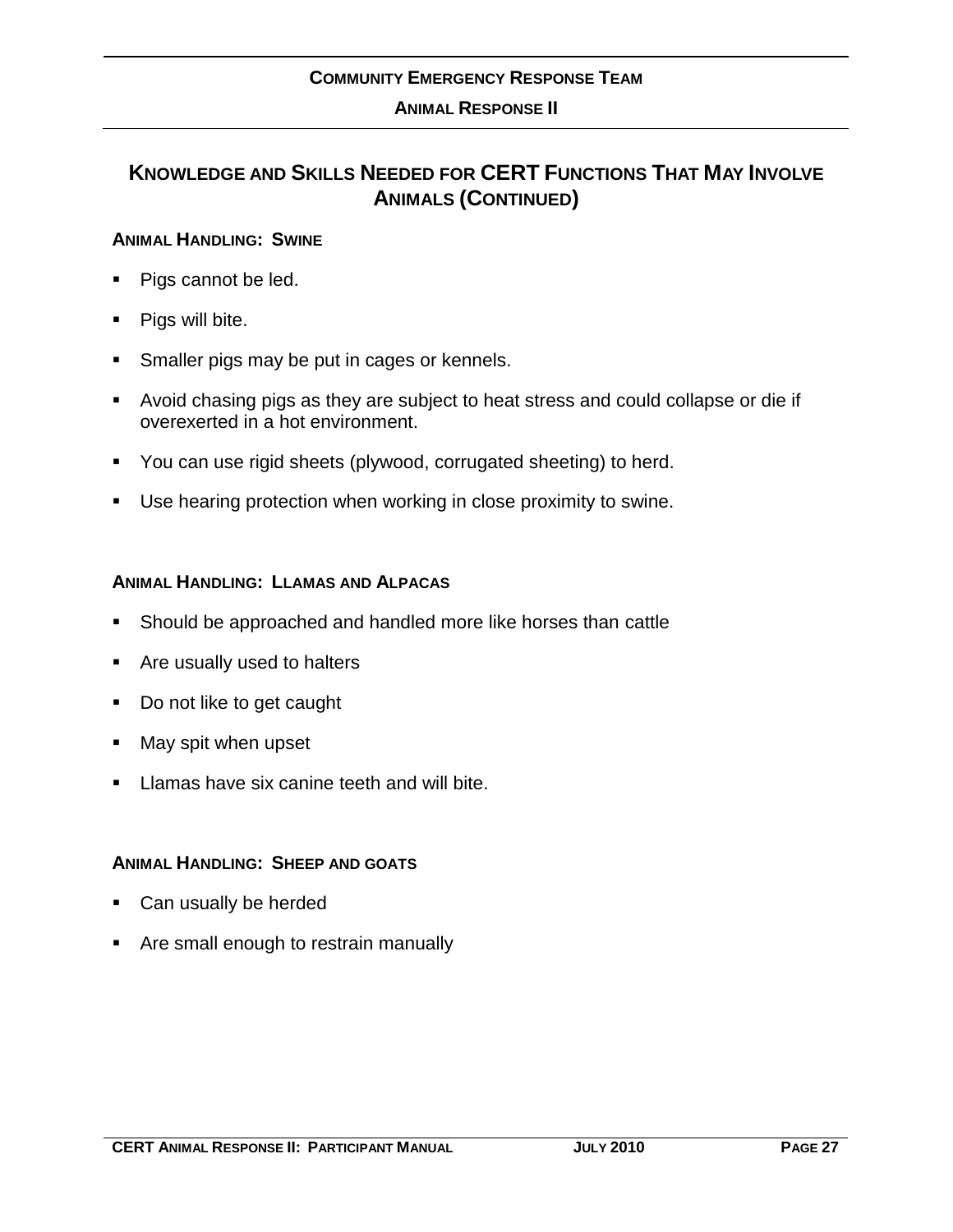### **KNOWLEDGE AND SKILLS NEEDED FOR CERT FUNCTIONS THAT MAY INVOLVE ANIMALS (CONTINUED)**

#### **HANDLING EXOTIC ANIMALS AND OTHER SPECIES**

Birds, reptiles, amphibians, ferrets, rabbits, and rodents are temperature-sensitive and cannot get too cold or too hot. Many of these animals are also stress-sensitive and may be difficult to handle or dangerous.

#### **Exotic animals**

- Exotic animals are becoming increasingly common in the U.S. as pets.
- Exotic animal handling requires skilled professionals. Exotic animals can range from small and delicate to extremely dangerous. As with other animals, they could carry zoonotic diseases.
- Big cats are extremely dangerous and have no fear of people. They must be handled by experienced wildlife professionals, often with chemical capture.
- Wolves and wolf hybrids do NOT behave like dogs. They usually display timid pack behavior and may become aggressive if threatened or when protecting their pups.
- Venomous snakes or big cats may be used to guard drug operations.
- **Birds can be aggressive and can use their beaks to bite or attack. Large birds, such** as emus and ostriches, may kick; raptors may use their wings or talons as weapons.
- Monkeys and apes can be exceedingly strong and dangerous. Some can carry a deadly Herpes B virus that is a minor issue for them but fatal for people.

#### **CARING FOR INJURED ANIMALS**

- 1. If no one is there to instruct you, act within the framework of your CERT training.
- 2. Perform sizeup to assess the situation.
- 3. Be careful any stressed or injured animal may bite, scratch, kick, or otherwise injure you.
- 4. Restrain the animal appropriately before administering care.
- 5. If you are unable to restrain the animal, do not attempt to administer first aid.
- 6. If it is safe to do so, transport the animal for professional help.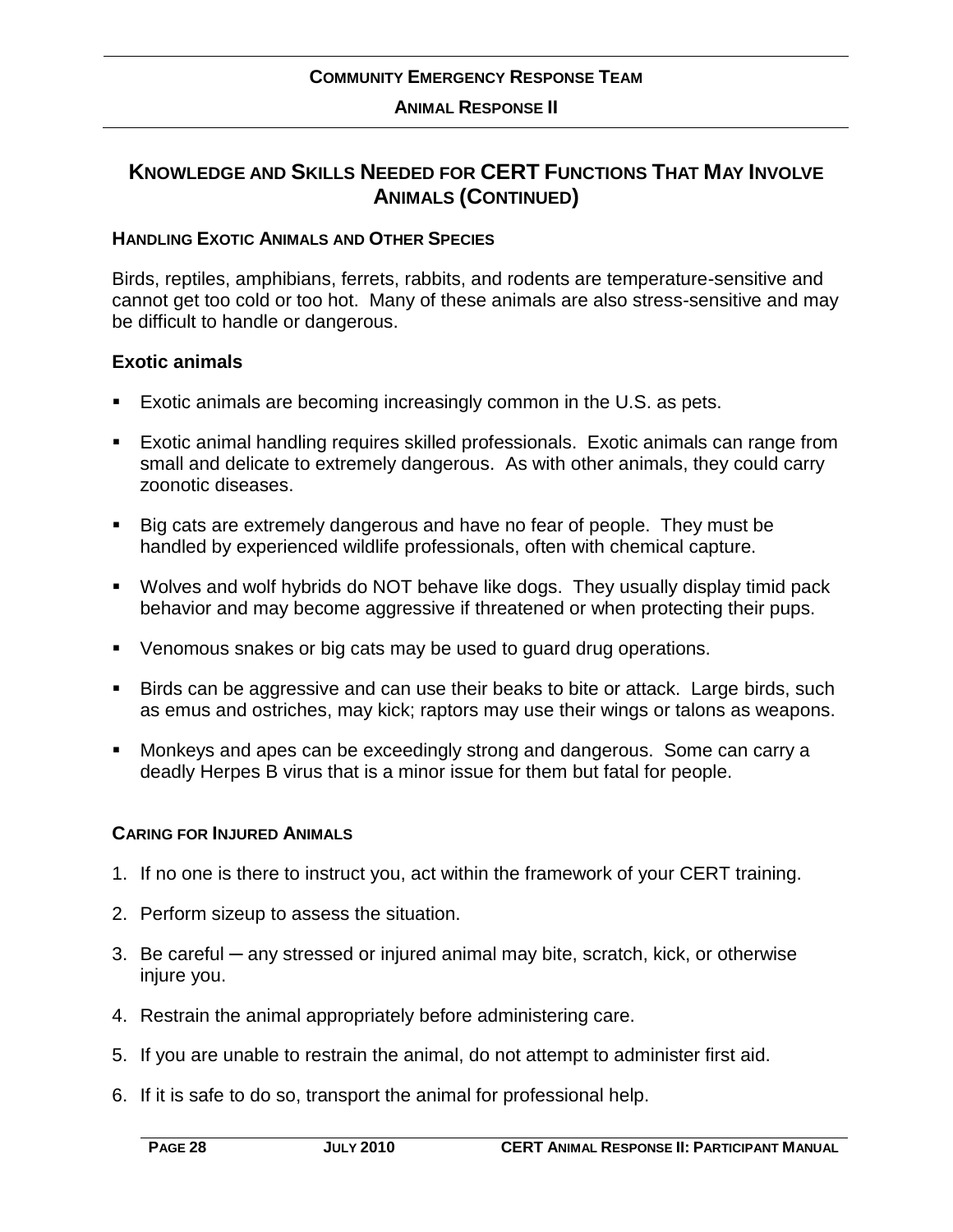#### **Exercise: Caring for Injured Animals**

**Purpose:** The purpose of this exercise is to let the class share knowledge of caring for animals with each other.

#### **Instructions:**

- 1. Break into teams of six people.
- 2. Read the scenario for your group and come up with simple measures to care for the animal in your scenario. Record your response on a sheet of blank lined paper.
- 3. Share your plan with the rest of the class.

#### **Conclusion:**

These exercises illustrate general techniques that CERT members can use to care for injured animals encountered during a disaster.

Refer to the list of organizations at the end of the Participant Manual for more detailed training on animal first aid.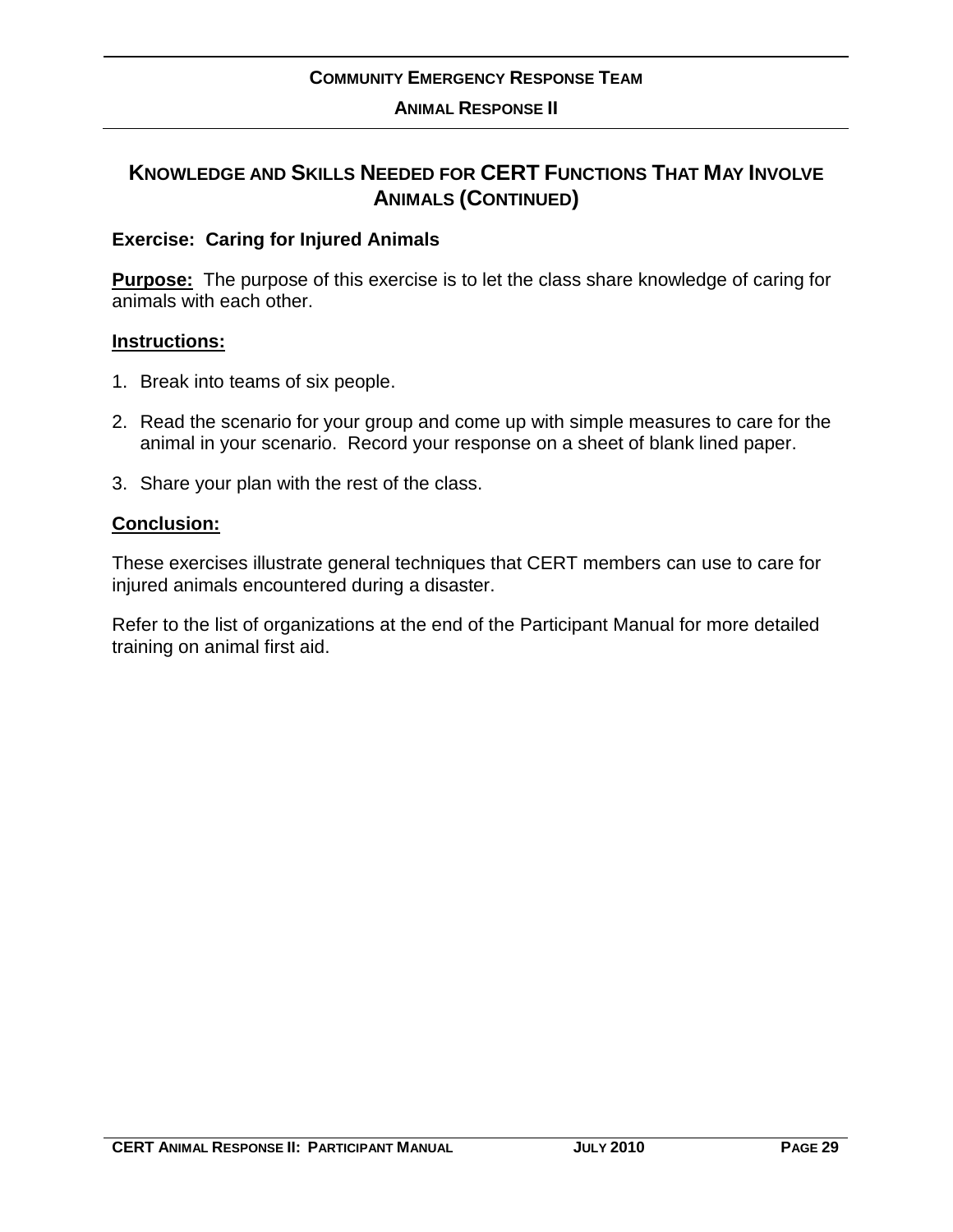#### **Animals with Heatstroke**

- Remove animal from hot environment.
- Apply alcohol to the pads of the feet (only for dogs and cats).
- Wet fur on extremities with cool water (do not use cold water).
- Transport for veterinary care as soon as possible.

#### **Animals with Hypothermia**

- Note: Hypothermia is more likely to affect reptiles, birds, and smaller animals.
- Evacuate the animal (with its cage if possible).
- Remove from cold environment.
- Provide indirect warmth (do not place animal directly on a heat source).

#### **Animals with Bleeding Wounds**

- Safely restrain the animal.
- Apply direct pressure.
- Bandage when practical.
- Do not remove any impaled objects.

#### **Animals with Burns**

- Safely restrain the animal.
- Wet down potential burned areas with clean cool (not cold) water, paying attention to the torso. (In livestock, ashes and embers can settle in the fur on their backs.)
- Note: Burns and wounds may not be readily noticeable in animals because they may be covered by fur.
- After providing preliminary care, transport the animal for veterinary care as soon as possible.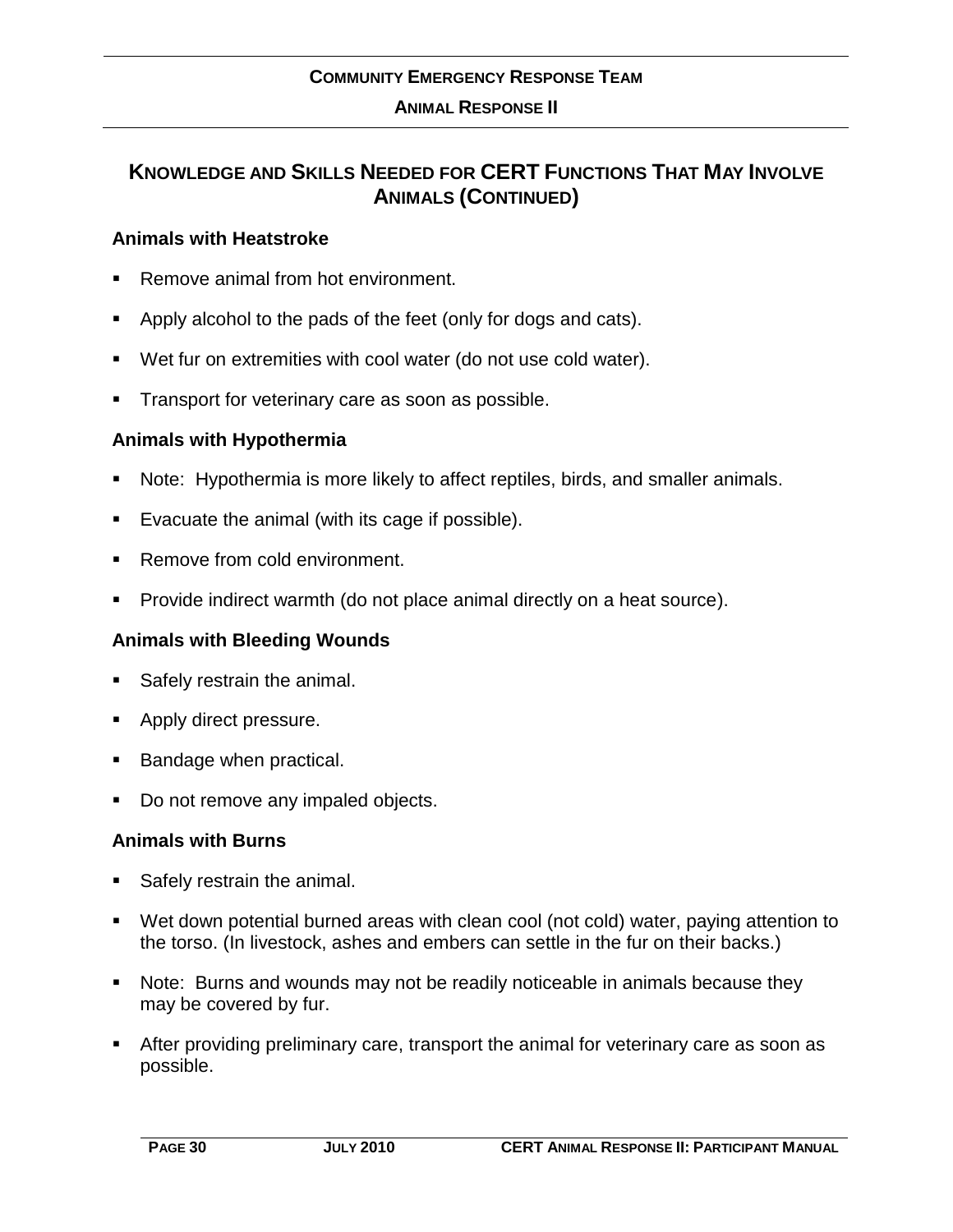#### **COMMUNICATING WITH ANIMAL OWNERS**

The psychological strain on animal owners in a disaster may cause grief, anger, or irrational behavior. Review Unit 7 on Disaster Psychology in the *CERT Basic Training* Participant Manual for additional information.

#### **The human-animal bond**

- Keeping humans with their pets can calm both.
- Livestock owners depend on their animals for their livelihood and also may be emotionally attached to their animals.
- Some animal owners and caretakers will not evacuate if they cannot take their animals with them.
- **People may feel quilt over leaving animals behind.**

#### **Emotional support for animal owners**

Consider the impact of separating people from their animals:

- Understand that animal owners may be overly concerned with the care of their animals and neglect their own care or the care of their families.
- Make sure the basic physical needs of humans are being met (if physical needs are not met, people may become psychologically stressed).
- Be prepared to explain how the owner's animal will be cared for (correct information is a great stress reliever).
- **If a person is distressed over animal loss, listen and be compassionate.**
- In attempting to comfort the owner, do not promise anything you cannot deliver.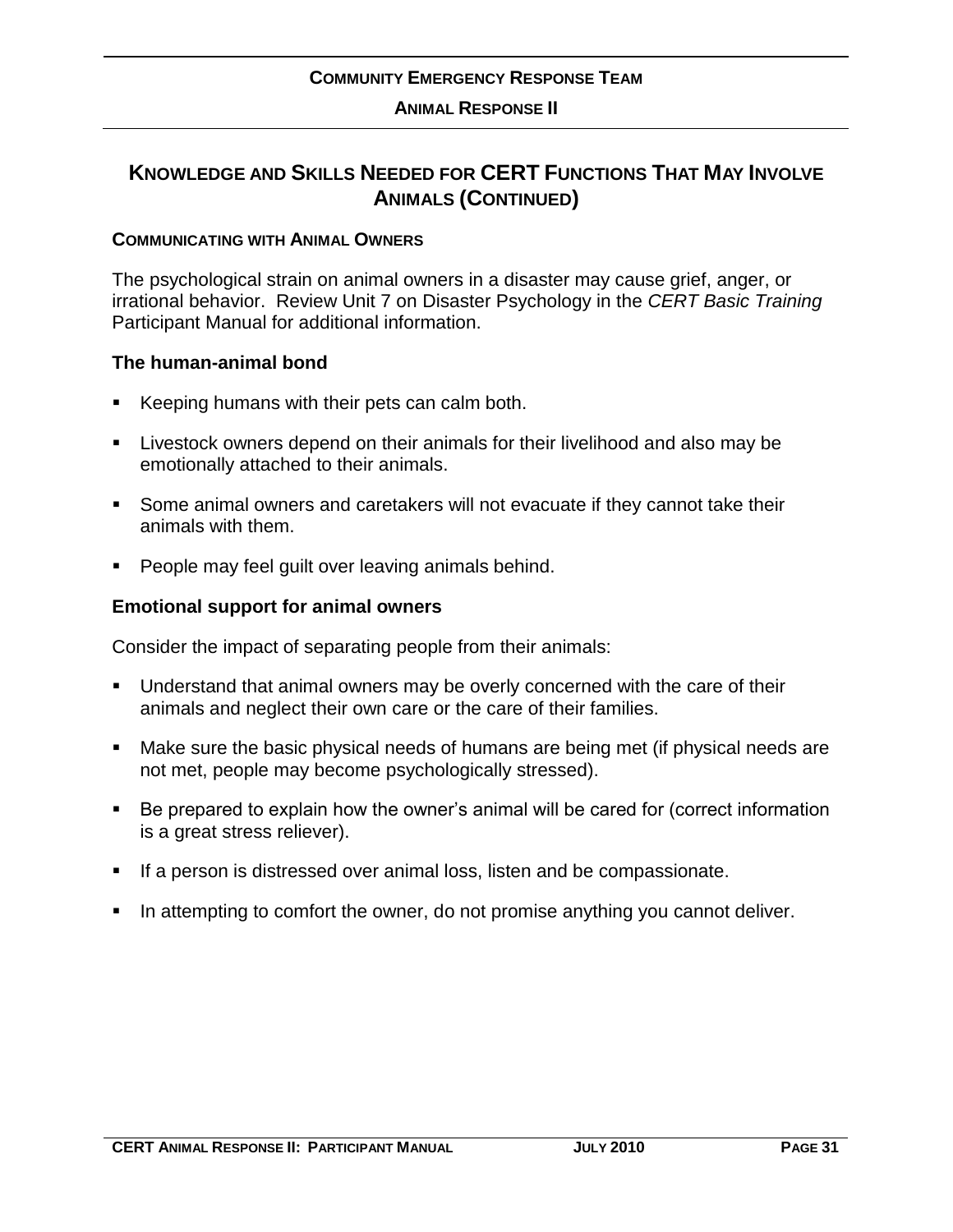### **KNOWLEDGE AND SKILLS NEEDED FOR CERT FUNCTIONS THAT MAY INVOLVE ANIMALS (CONTINUED)**

#### **Exercise: Communicating with Animal Owners Roleplay 1**

**Purpose:** The purpose of this exercise is to allow participants to come up with communication strategies and critique communication skills.

#### **Instructions:**

1. A volunteer will practice his or her communication skills using this scenario:

You are attempting to evacuate a farmer from his home, but he refuses to leave. Most of the community has already left as the evacuation was ordered almost 24 hours ago. A (insert local disaster) is approaching quickly, and the farmer's life will be at risk if he does not leave soon. You are unable to provide shelter for the farmer's 65 sheep, but you want the farmer to evacuate with you to an emergency shelter.

- 2. The volunteer will play him- or herself, and the instructor will play the role of the farmer. The participant should try to convince the farmer to leave for the emergency shelter without his livestock.
- 3. Critique the communication skills of the participant volunteer. What did the volunteer do right? What could have been done differently? Use the content in "Communicating with Animal Owners" above to aid the critique.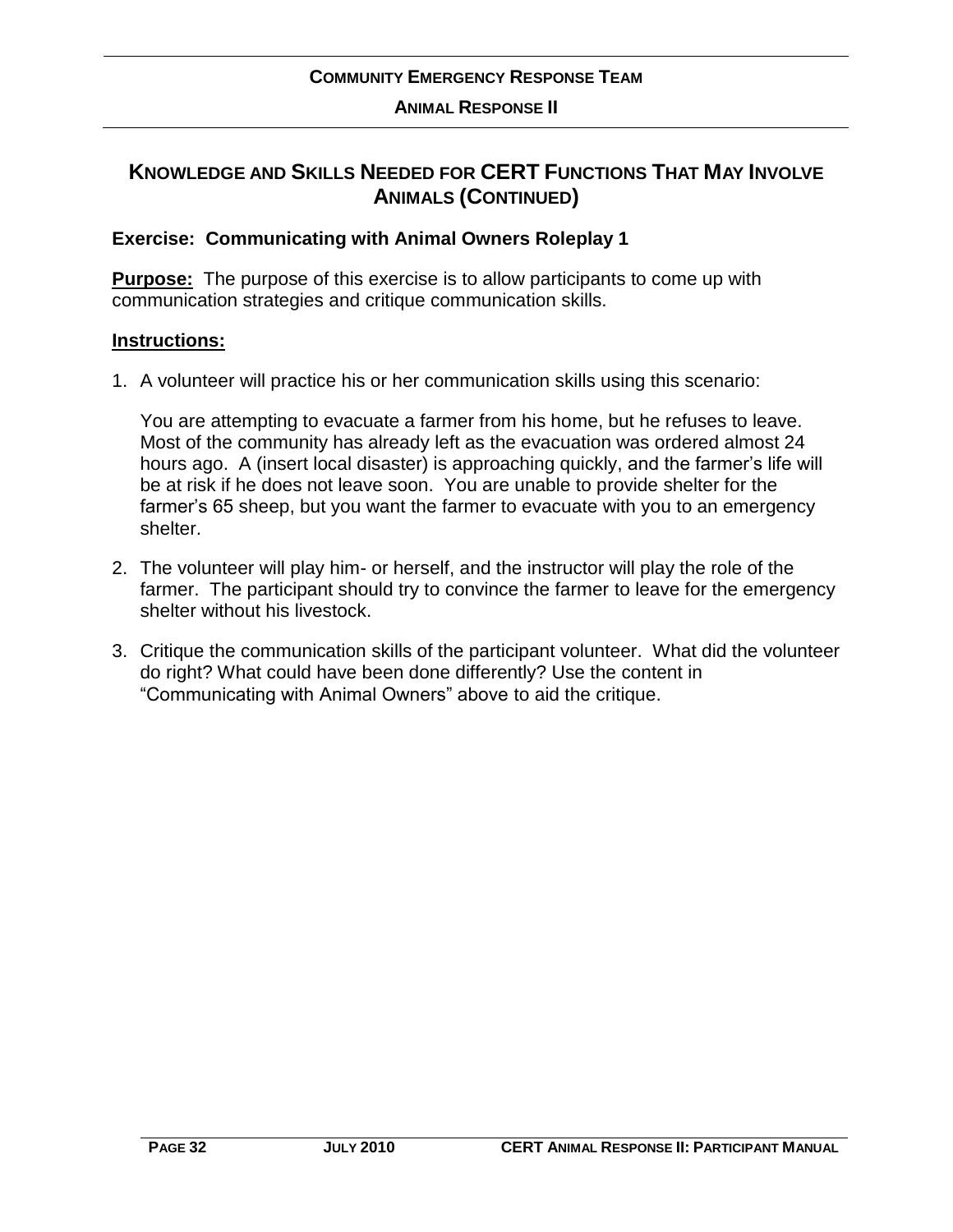#### **Exercise: Communicating with Animal Owners Roleplay 2**

**Purpose:** The purpose of this exercise is to allow participants to come up with communication strategies and critique communication skills.

#### **Instructions:**

1. A second volunteer will practice his or her communication skills, using this scenario:

You are assisting in an emergency shelter until a (insert local disaster) passes. A family that owns two dogs has come to you asking how you think their dogs will be once the (insert disaster) has passed. The family was ordered to leave their dogs behind as animals are not allowed in the shelter. The family left the dogs inside their house with enough food and water to last for a week. The family consists of a mother, father, an 8-year-old boy, and a 5-year-old girl. The little boy is crying and moaning that the dogs are probably dead.

- 2. The volunteer will play him- or herself while the instructor will play the role of the mother or father. The participant should answer the parent's questions as calmly and honestly as possible.
- 3. Critique the communication skills of the participant volunteer. What did the volunteer do right? What could have been done differently? Use the content in "Communicating with Animal Owners" above to aid the critique.

**Conclusion:** Communication strategies can be used to help calm animal owners and de-escalate charged interactions.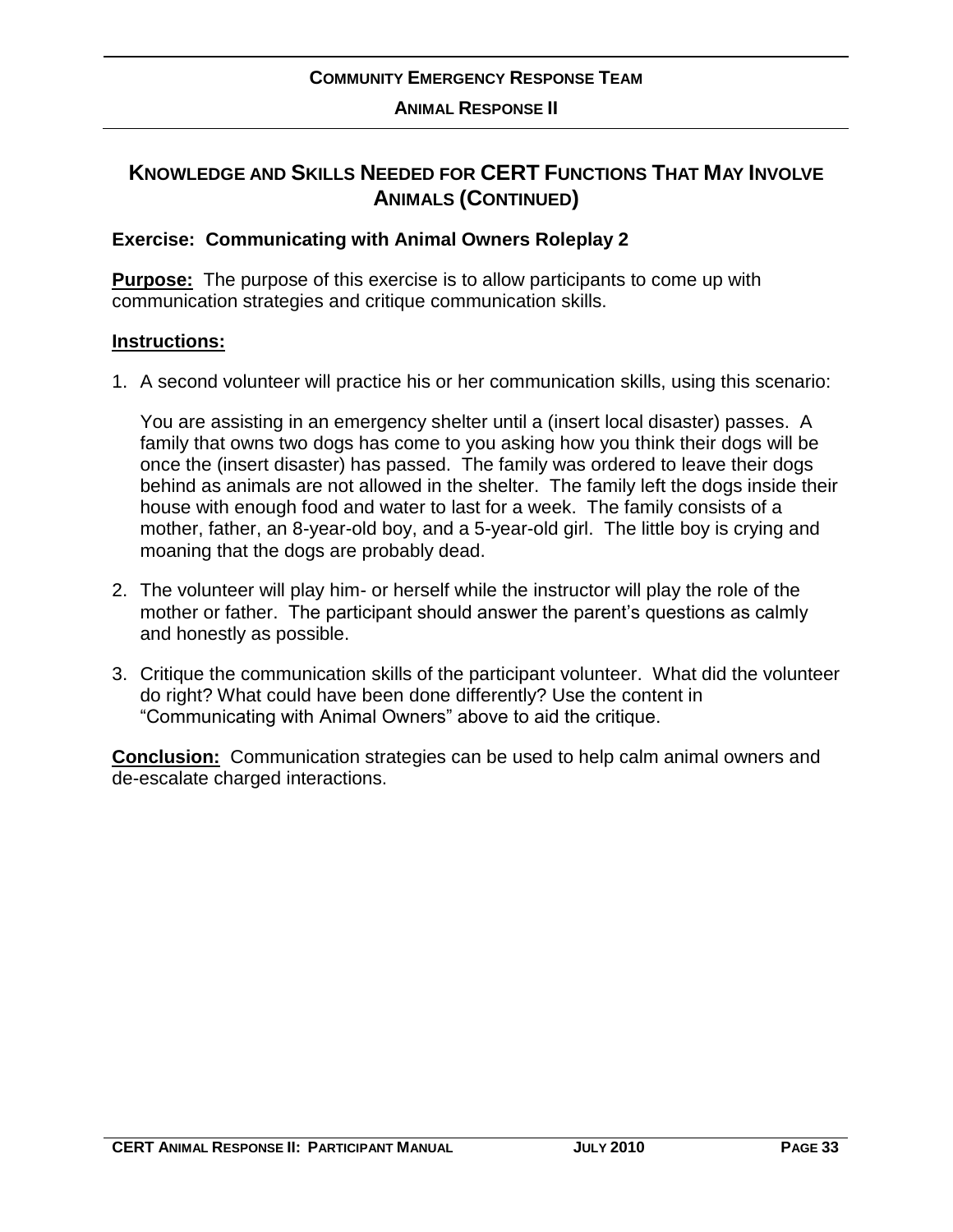### **KNOWLEDGE AND SKILLS NEEDED FOR CERT FUNCTIONS THAT MAY INVOLVE ANIMALS (CONTINUED)**

#### **ANIMAL IDENTIFICATION**

In the course of performing CERT functions, you may not actually handle or provide care to every animal you encounter. However, in most encounters, you will need to identify the animals and document them as accurately as possible.

Animals can be identified with tags, microchips, tattoos (generally on the lip, thigh, or ear), ear tags, bands (for birds), branding (on livestock), and collars. There may be specialized systems for identifying dangerous animals in some communities.

#### **ANIMAL DOCUMENTATION**

See the sample documentation forms in the back of your Participant Manual.

You may need to document animals in the following situations:

- When an animal is displaced or lost
- When an animal must be sheltered and the owner is unavailable or unable to give information

Ideally, each documentation form would have a photo attached of the animal or the animal with its owner. Whether or not a photo is possible, the form must be completed.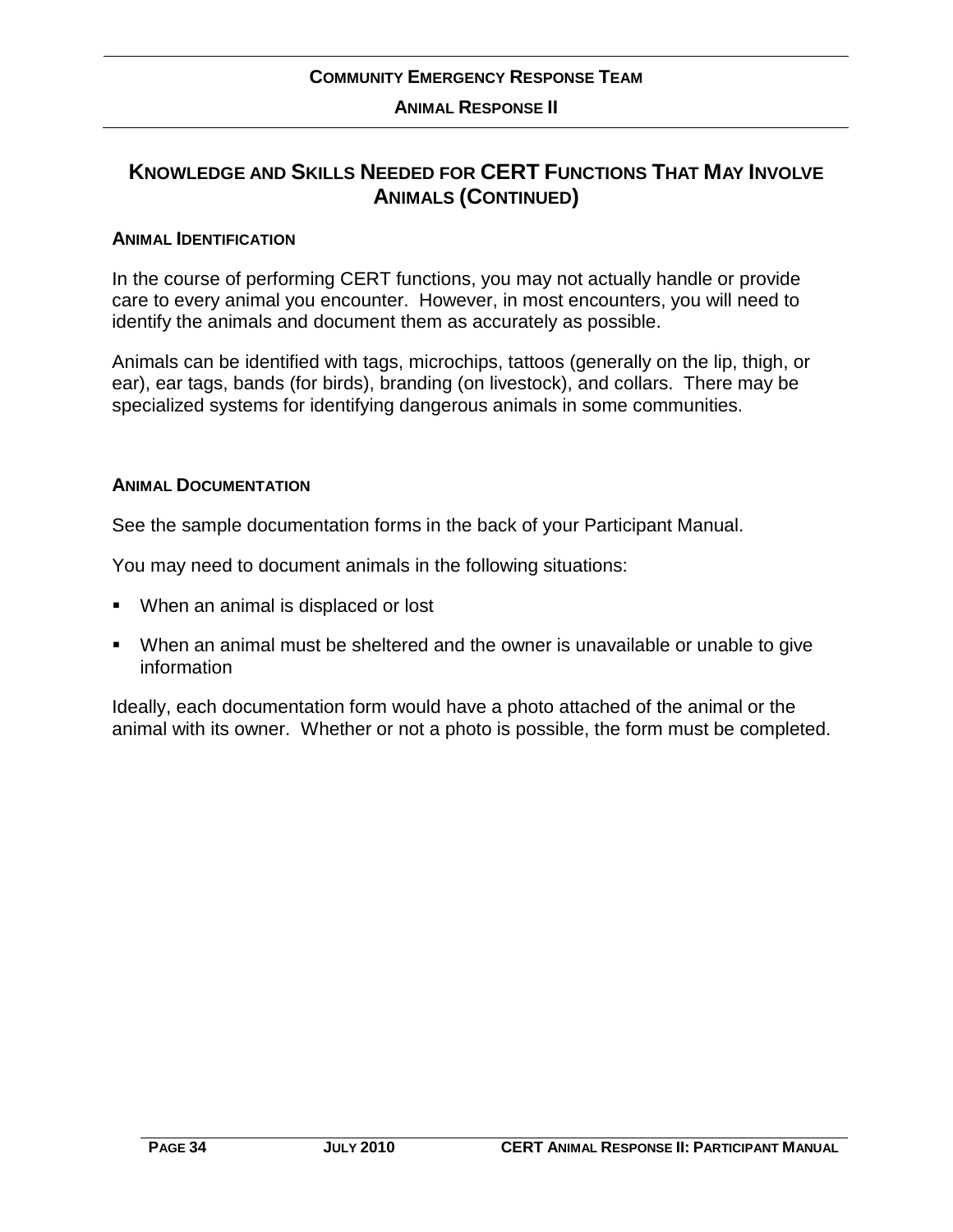### **SOURCES FOR ADDITIONAL TRAINING AND INFORMATION**

#### **American Humane Association**

- <http://www.americanhumane.org/>
- **Provides the following training:** 
	- *Animal Shelter Disaster Preparedness*
	- *Playful Parrots: Bird Care*
	- *Safe Handling of Cats and Dogs*
	- *Animal Rescue Training for First Responders*
	- *Basic Animal Emergency Services Training*
	- *Floodwater Rescue Operations for Animals*

#### **American Red Cross**

- <http://www.redcross.org/>
- Provides *Pet First Aid* publication

#### **American Veterinary Medical Association**

- <http://www.avma.org/>
- Provides the following publications:
	- *AVMA Disaster Preparedness and Response Guide*
	- *Saving the Whole Family*
	- *Disaster Preparedness for Veterinary Practices*

#### **Animal Control Agencies (State and Local)**

- May provide animal handling training
- Course topics vary by location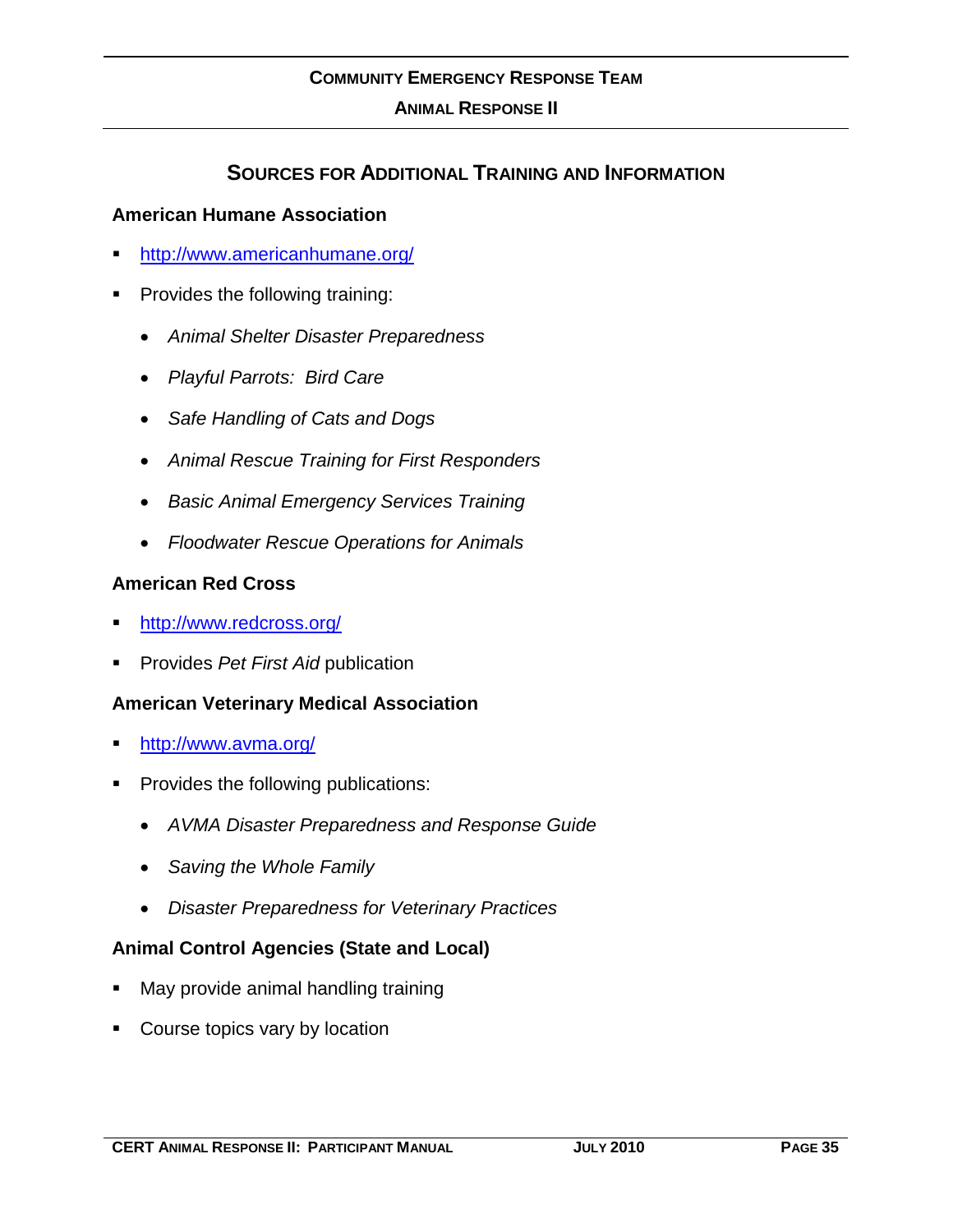### **SOURCES FOR ADDITIONAL TRAINING AND INFORMATION (CONTINUED)**

#### **Basic Animal Rescue Training (BART)**

<http://basicanimalrescuetraining.org/>

- **Provides the following training:** 
	- *BART Small Animal*
	- *BART Community Responder*
	- *BART Large Animal*

#### **Code 3 Associates**

- <http://www.code3associates.org/>
- Provides the following training:
	- *Technical Animal Rescue (TAR)*
	- *BULL/Large Animal Rescue*
	- *ICE Rescue*
	- *Bio-Security and Zoonoses*

#### **Department of Homeland Security Center for Domestic Preparedness**

- <http://cdp.dhs.gov/>
- Provides *Agricultural Emergency Response Training (AgERT-B)*

#### **The Humane Society of the United States**

- <http://www.hsus.org/>
- Provides the following training:
	- *Disaster Animal Response Team (DART)* training
	- *Emergency Animal Sheltering (EAS)* training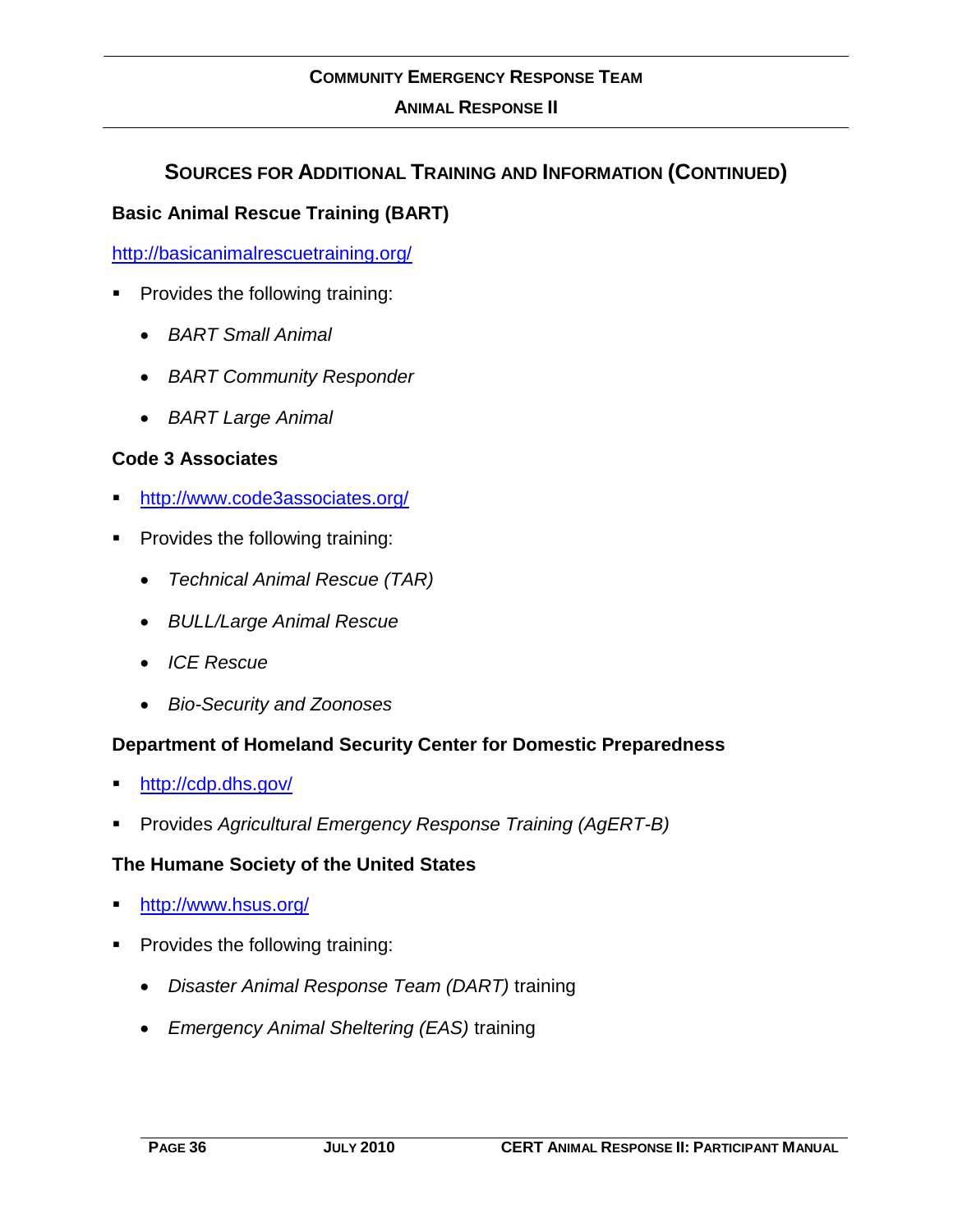### **SOURCES FOR ADDITIONAL TRAINING AND INFORMATION (CONTINUED)**

#### **Department of Homeland Security/Federal Emergency Management Agency**

- **<http://www.training.fema.gov/IS/>**
- **Provides the following on-line training:** 
	- *IS-10 Animals in Disasters Module A: Awareness and Preparedness*
	- *IS-11 Animals in Disasters Module B: Community Planning*
	- *IS-111 Livestock in Disasters*
- **Provides Animal Agrosecurity and Emergency Management training**

#### **Extension Disaster Education Network (EDEN)**

<http://eden.lsu.edu/>

#### **University Extension Service**

- May provide livestock handling training
- Course topics vary by location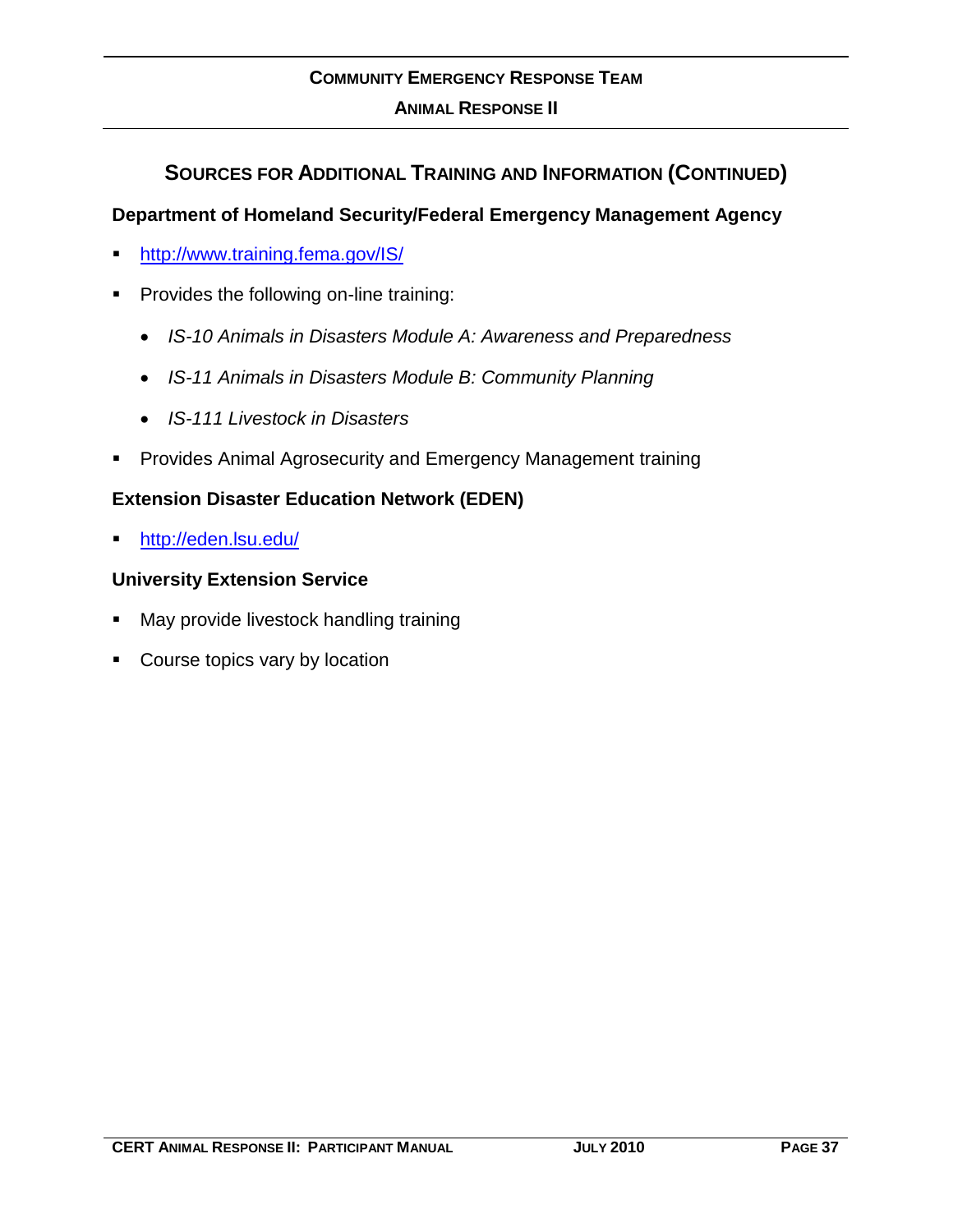### **MODULE SUMMARY**

#### **The Role of CERT in Responding to Animal Issues**

CERT members support various disaster response personnel and may be called upon to assist in a variety of animal-related tasks. CERT members may also be faced with animal encounters during emergency functions that do not appear to be animal-related tasks. Understanding the CERT role in functions involving animals will help prepare you for the varying situations you may encounter.

#### **CERT Responder Safety When Dealing With Animals**

CERT members may encounter animals in numerous situations. It is important to know safety precautions in advance.

#### **Knowledge and Skills Needed for CERT Functions That May Involve Animals**

Emergency situations involving animals require preparation and practice. Skills include maintaining personal safety, basic animal care and handling, communicating with animal owners, and documenting animals you encounter. *CERT Animal Response I* and *II* have provided information and training about animal behavior and animal handling techniques to help prepare you for the situations you may encounter during a disaster.

#### **Sources for Additional Training and Information**

CERT members can use the resources listed on p. 34-36 in this Participant Manual to learn more about issues related to animal response and animal handling.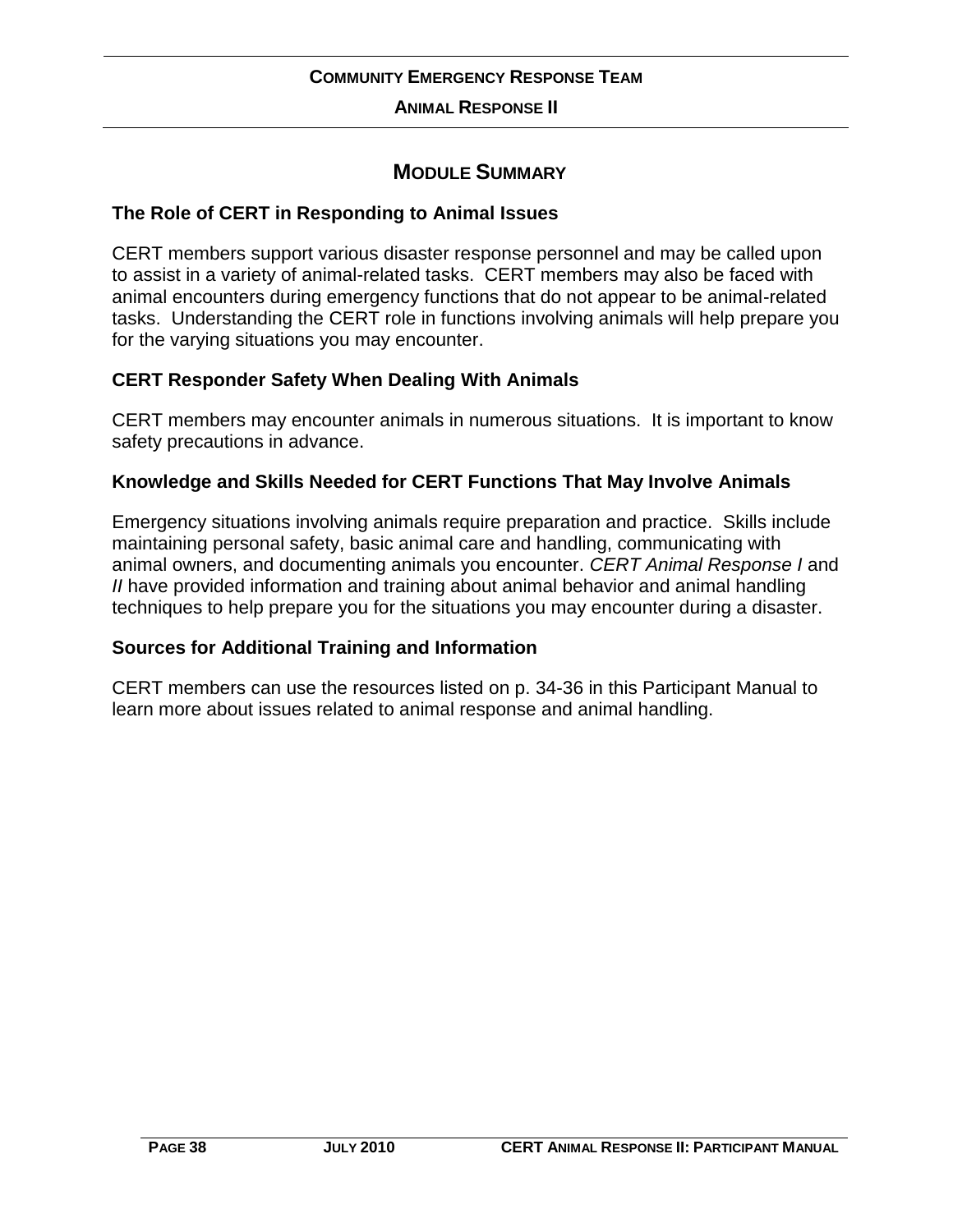#### **ANIMAL RESPONSE II**

### **SOURCES**

- The Humane Society of the United States Disaster Animal Response Training *Personal Planning* Instructor Guide
- The Humane Society of the United States Disaster Animal Response Training A*nimal Facility Planning* Instructor Guide
- The Humane Society of the United States Disaster Animal Response Training *Small Animal Behavior* Instructor Guide
- The Humane Society of the United States Disaster Animal Response Training *Exotic Animal Handling* Instructor Guide
- The Humane Society of the United States Disaster Animal Response Training *Large Animal Handling* Instructor Guide
- The Humane Society of the United States Disaster Animal Response Training A*nimal First Aid* Instructor Guide
- Colorado Veterinary Medical Foundation Community Animal Response Training *Consolidated Units 1-5* Instructor Guide
- Colorado Veterinary Medical Foundation Community Animal Response Training *Unit 6 Animal Handling* Instructor Guide
- Colorado Veterinary Medical Foundation Community Animal Response Training *Unit 2 Bio-defense and Zoonoses* Instructor Guide
- Federal Emergency Management Agency (FEMA) *Information for Pet Owners* and *Information for Livestock Owners*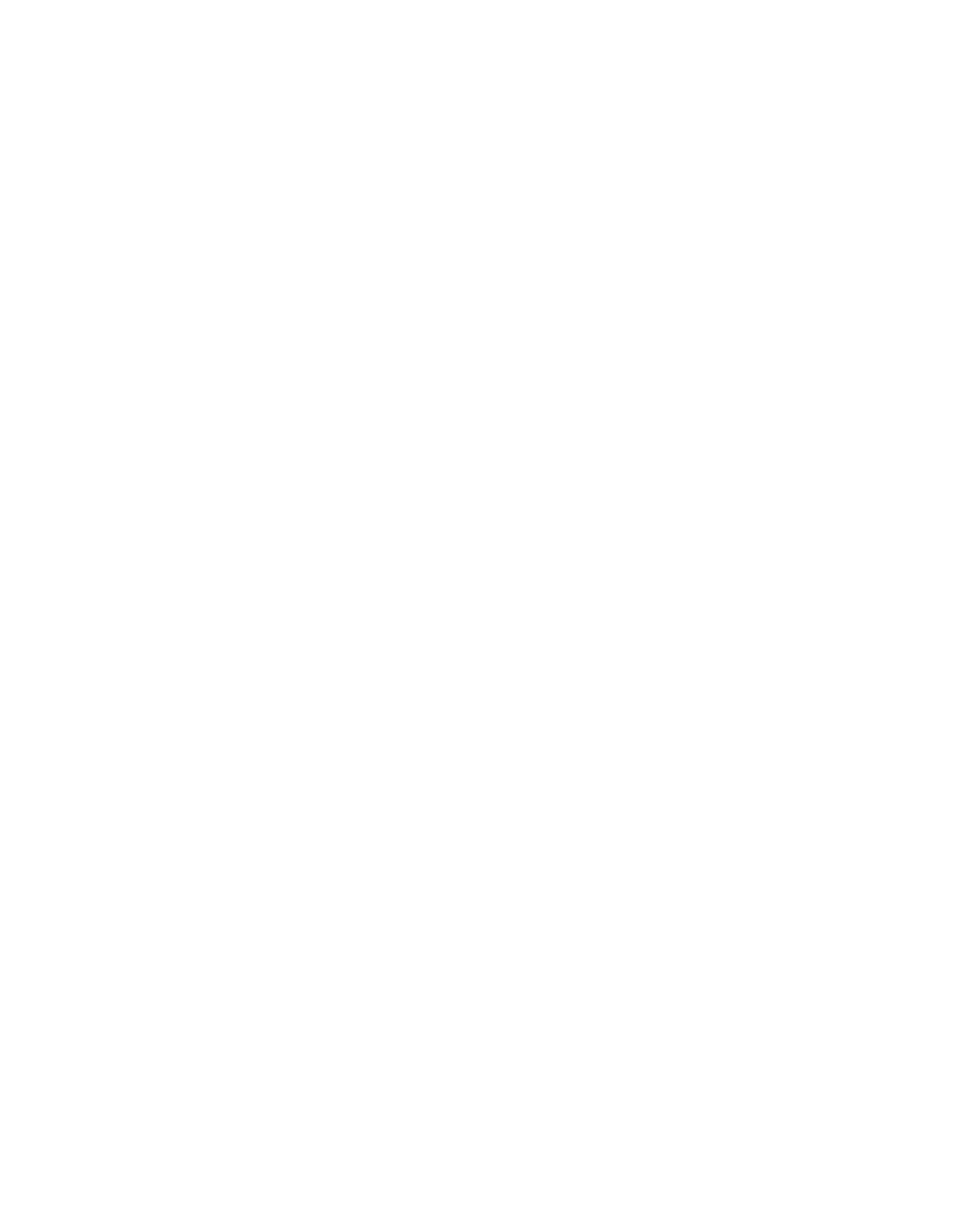#### **ANIMAL RESPONSE II**

| <b>Displaced Animal Documentation Checklist</b>                                                                                                                                                                                     |
|-------------------------------------------------------------------------------------------------------------------------------------------------------------------------------------------------------------------------------------|
| If the animal cannot be contained, document and report to local animal professionals:                                                                                                                                               |
|                                                                                                                                                                                                                                     |
|                                                                                                                                                                                                                                     |
|                                                                                                                                                                                                                                     |
|                                                                                                                                                                                                                                     |
| If the animal can be contained, assure that the animal is tagged. If needed, tag the animal<br>using whatever means possible (such as duct tape). Take a photo if possible and attach<br>photo to the form. Document the following: |
|                                                                                                                                                                                                                                     |
|                                                                                                                                                                                                                                     |
|                                                                                                                                                                                                                                     |
|                                                                                                                                                                                                                                     |
|                                                                                                                                                                                                                                     |
|                                                                                                                                                                                                                                     |
|                                                                                                                                                                                                                                     |
|                                                                                                                                                                                                                                     |
|                                                                                                                                                                                                                                     |
|                                                                                                                                                                                                                                     |
|                                                                                                                                                                                                                                     |
|                                                                                                                                                                                                                                     |
|                                                                                                                                                                                                                                     |